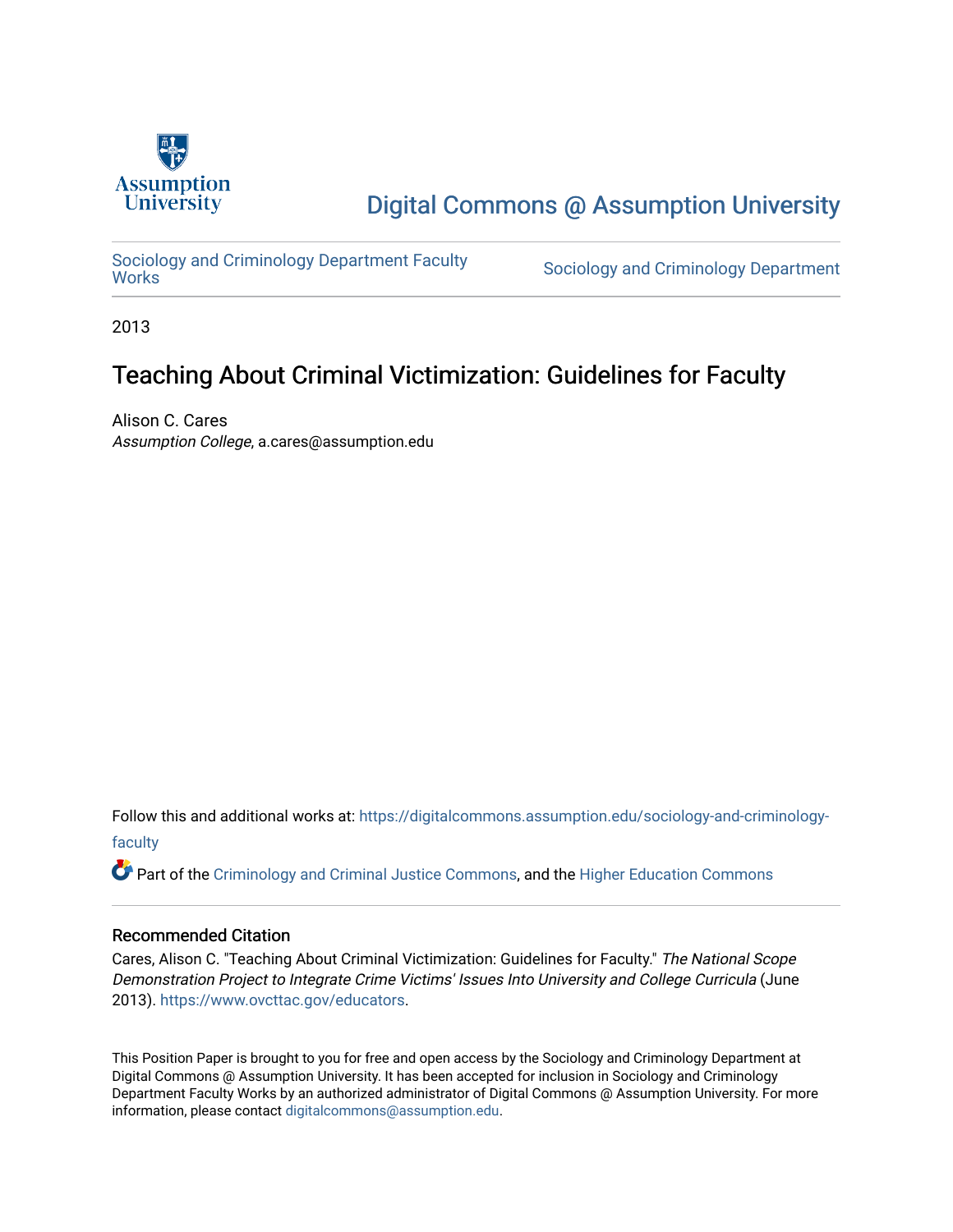## **Teaching About Criminal Victimization:**

# **Guidelines for Faculty**

Alison C. Cares, Ph.D., Assumption College

## **June 2013**

These guidelines were produced by the University of Massachusetts Lowell under grant # 2009-VF-GX-K006, awarded by the Office for Victims of Crime, Office of Justice Programs, U.S. Department of Justice. The opinions, findings, and conclusions or recommendations expressed in these guidelines are those of the contributors and do not necessarily represent the official position or policies of the U.S. Department of Justice.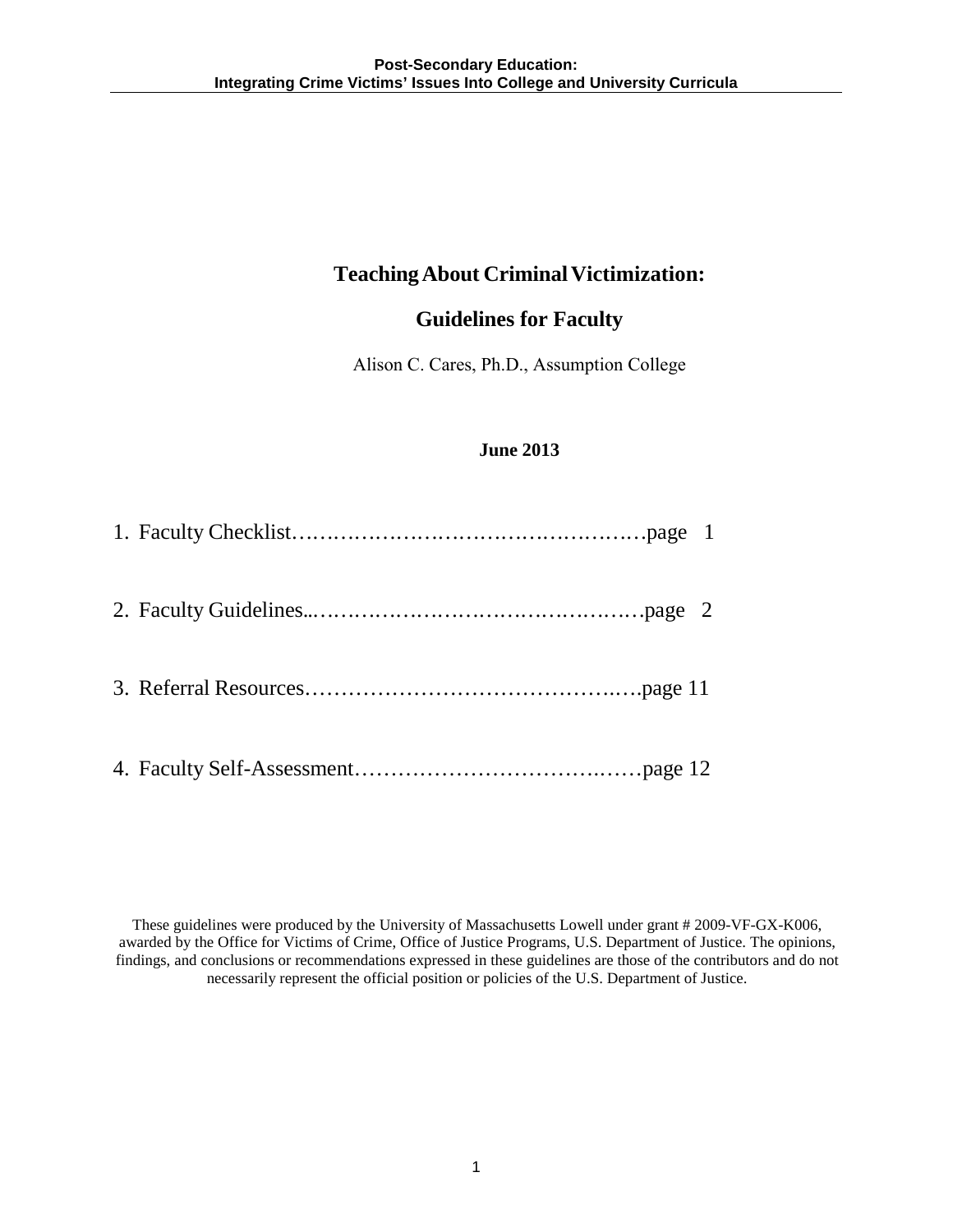## **Acknowledgements**

Linda Williams, Principal Investigator, and David Hirschel, Co-Principal Investigator,

University of Massachusetts Lowell

Eve Buzawa, University of Massachusetts Lowell

Maureen Lowell, San Jose State University

Rhoda Trietsch, The Counseling Center, University of Massachusetts Lowell

University of Massachusetts Lowell Fine Arts, Humanities, and Social Sciences First Year

Experiences Seminar Faculty

University of Massachusetts Lowell Department of English College Writing Faculty Dan

Esparza

Lisa Bostaph, Boise State University

Mary Frederick, University of Massachusetts Lowell

The Grant's Subrecipient Partners

Points of view or opinions in this document are those of the author and do not necessarily

represent the official position or policies of the U.S. Department of Justice.

*The National Scope Demonstration Project to Integrate Crime Victims' Issues into University and College Curricula.* This project was supported by Grant No. 2006-MU-FX-0060 awarded by the Office of Juvenile Justice and Delinquency Prevention, Office of Justice Programs, U.S. Department of Justice.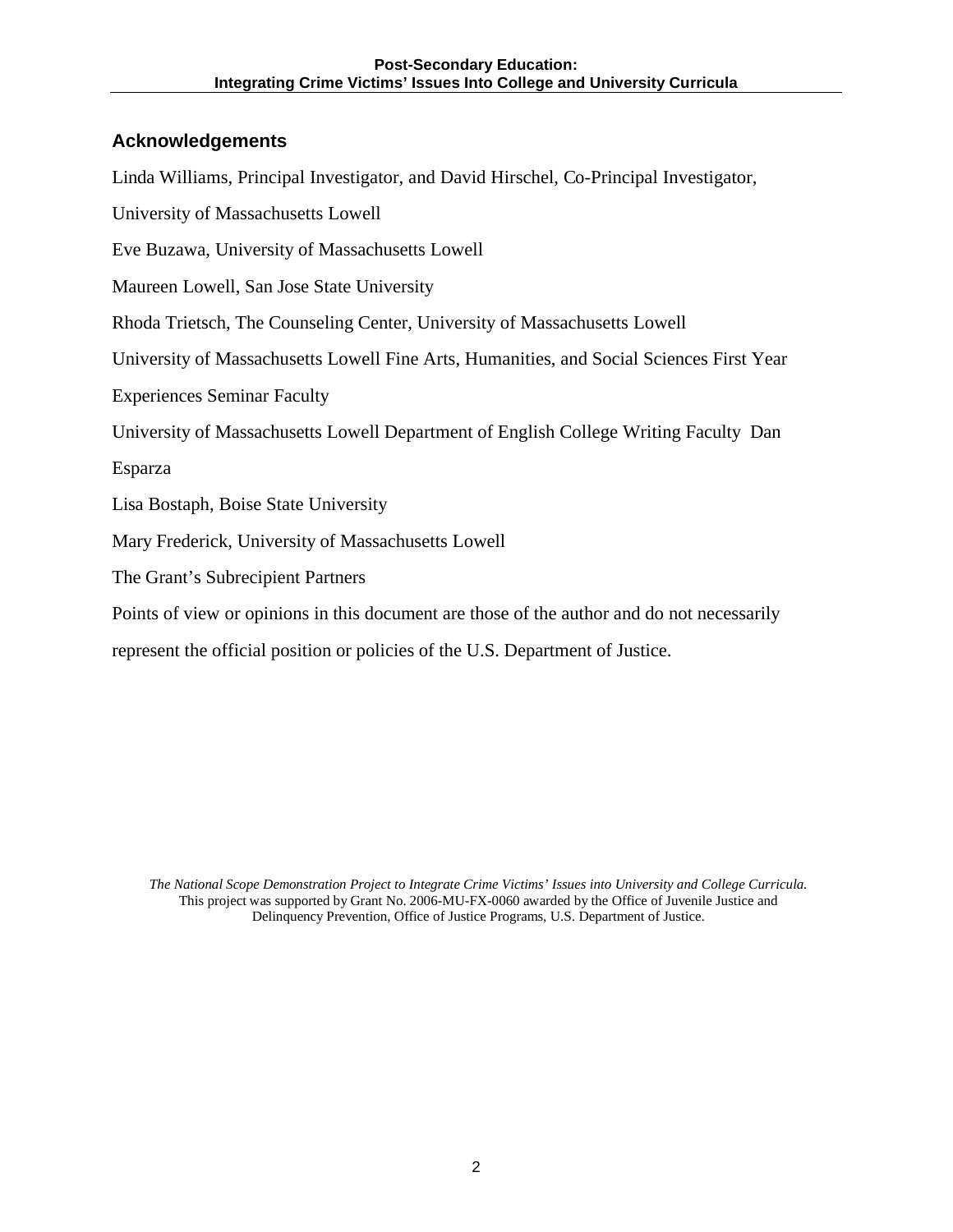## **1. Faculty Checklist**

## **Teaching About Victims of Crime and Handling Student Disclosures**

Presentation of course material on criminal victimization can be difficult for students, especially those who have been or know victims of crime, and may lead students to disclose personal stories of victimization.

#### **Faculty have the responsibility to:**

- Create a classroom environment that is supportive for victims of crime.
- Sensitively and appropriately respond to personal disclosures of victimization.

This checklist highlights important steps for faculty. The accompanying materials provide guidelines, examples, and further resources to support faculty in teaching about victimization.

**Setting the Tone:** Teach students how to be supportive in discussing victimization.

- Discussion needs to be respectful.
- Discussion needs to be sensitive.
- Discussion needs to avoid victim-blaming.
- Discussion needs to be respect the privacy of others.

**Framing Material***:* When class subject matter may be difficult for victims of crime:

- Warn of potentially difficult subject matter.
- Allow for students to leave if needed, but check in to insure they are OK.
- Remind students of how to engage in self-care and get support.
- Consider alternate strategies/assignments for addressing the subject matter.

**Preparing for Disclosures:** Structure classes in a way that does not encourage personal disclosures, but can appropriately respond to them if they should occur.

 Set guidelines up front (in the syllabus, in class, & online) about disclosing experiences of criminal victimization.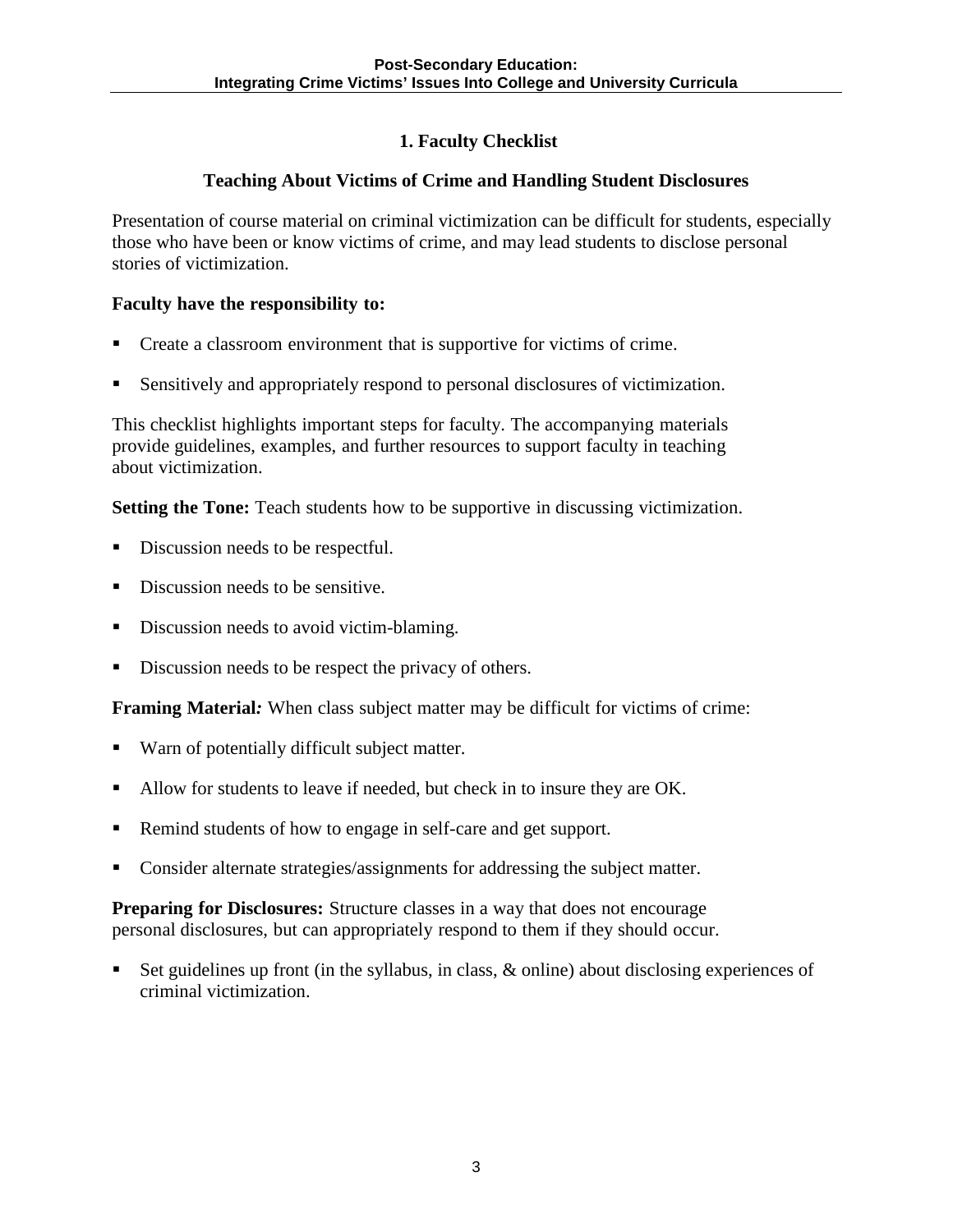**Responding to Disclosures:** Students may see faculty as experts and a safe place to talk about their experiences with victimization. Faculty have the responsibility to:

- Insure safety  $-$  is the student in imminent danger?
- Respond sensitively and appropriately.
	- Knowing what to say and do.
		- <sup>∼</sup> Listen without interrupting.
		- <sup>∼</sup> Be comfortable with expressions of emotion.
		- <sup>∼</sup> Acknowledge their courage in sharing.
	- Know what not to say and do.
		- <sup>∼</sup> Do not ask why or judge their actions.
		- <sup>∼</sup> Avoid telling them what to do.
		- <sup>∼</sup> Do not minimize what they are experiencing or feeling.
	- Finding out what they need for the class.
		- <sup>∼</sup> How can they be successful in this class, but still supported?
- Refer to appropriate resources.
	- <sup>∼</sup> On campus.
	- <sup>∼</sup> In the community.
	- <sup>∼</sup> Identify trusted and potentially supportive family and friends.
- Follow up if appropriate.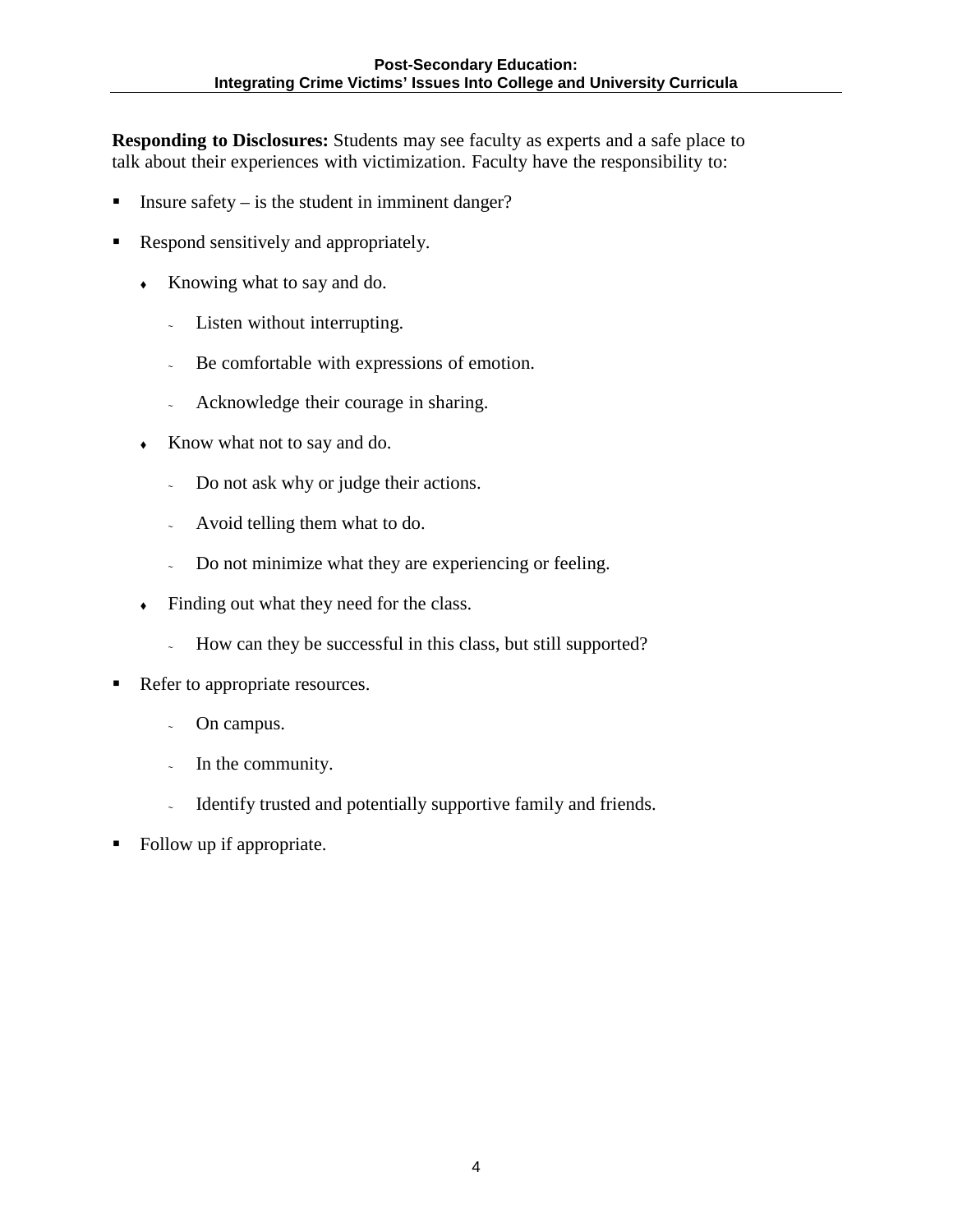## **2. Faculty Guidelines**

#### **Teaching About Criminal Victimization**

Criminal victimization is a far too common experience – which means that many of the students who are in our classes have been victims of crime and experienced physical, financial, or emotional consequences as a result of the commission of a crime or know someone who has. Victimization knows no boundaries – not gender, age, sexual orientation, disability status, race or ethnic identification, religions belief or affiliation, or any other category. While impact of criminal victimization varies widely, it can have very profound lasting negative effects.  $1, 2$ 

These guidelines are designed to provide support to college and university faculty in teaching about criminal victimization, regardless of the course or discipline the material will be presented in. Faculty do not have to be therapists or experts on criminal victimization to teach responsibly and with sensitivity about victims of crime. In fact, it is not in students' best interests for faculty to try to act as therapists, as that is not their role.

However, faculty do need to take a few simple steps to create a supportive learning environment for students, especially those who have been victims of crime, and faculty have to be prepared to handle disclosures that occur in or outside the classroom, and provide appropriate support and referrals. In fact, faculty sensitivity, course materials, or class discussion may serve as the impetus that leads students to seek needed referrals for help and support. Key to this is to provide students with guidelines and promote a climate of support. Faculty need to know how to avoid contributing to the harm victimization may cause and be aware of simple steps that may make a profound difference for a victim of crime, as the reactions of others to victims of crime are an important predictor of how much that experience will impact the victim.

Faculty can make a significant, positive difference in helping students who are victims of crime integrate their experiences and be successful (see, for example, the experiences of a student recounted in Sebold,1999). Similarly, the reactions and responses of other students may have a lasting impact as well.

These efforts do not have to be undertaken in isolation. Faculty are encouraged to take advantage of additional resources beyond these guidelines to help prepare to teach about criminal victimization. This may include talking with colleagues with an expertise in teaching classes on criminal victimization or on trauma. These colleagues may be in the same department or on the same campus, or may be engaged in discussion at professional conferences or via listservs. Faculty may also access on and off campus resources, such as the campus counseling center, local victim services agencies, and their State Victim Assistance Academy (SVAA). A list of SVAAs can be accessed online at: [www.ojp.usdoj.gov/ovc/training/svaa.html#svaalist](http://www.ojp.usdoj.gov/ovc/training/svaa.html%23svaalist)

<sup>&</sup>lt;sup>1</sup> For more information on the nature and extent of criminal victimization, see The Nature and Extent of Criminal Victimization curriculum kit available by email vic\_ovc@uml.edu.

 $2$  For more information on the impact of criminal victimization, see The Impact of Victimization curriculum kit available by email vic\_ovc@uml.edu.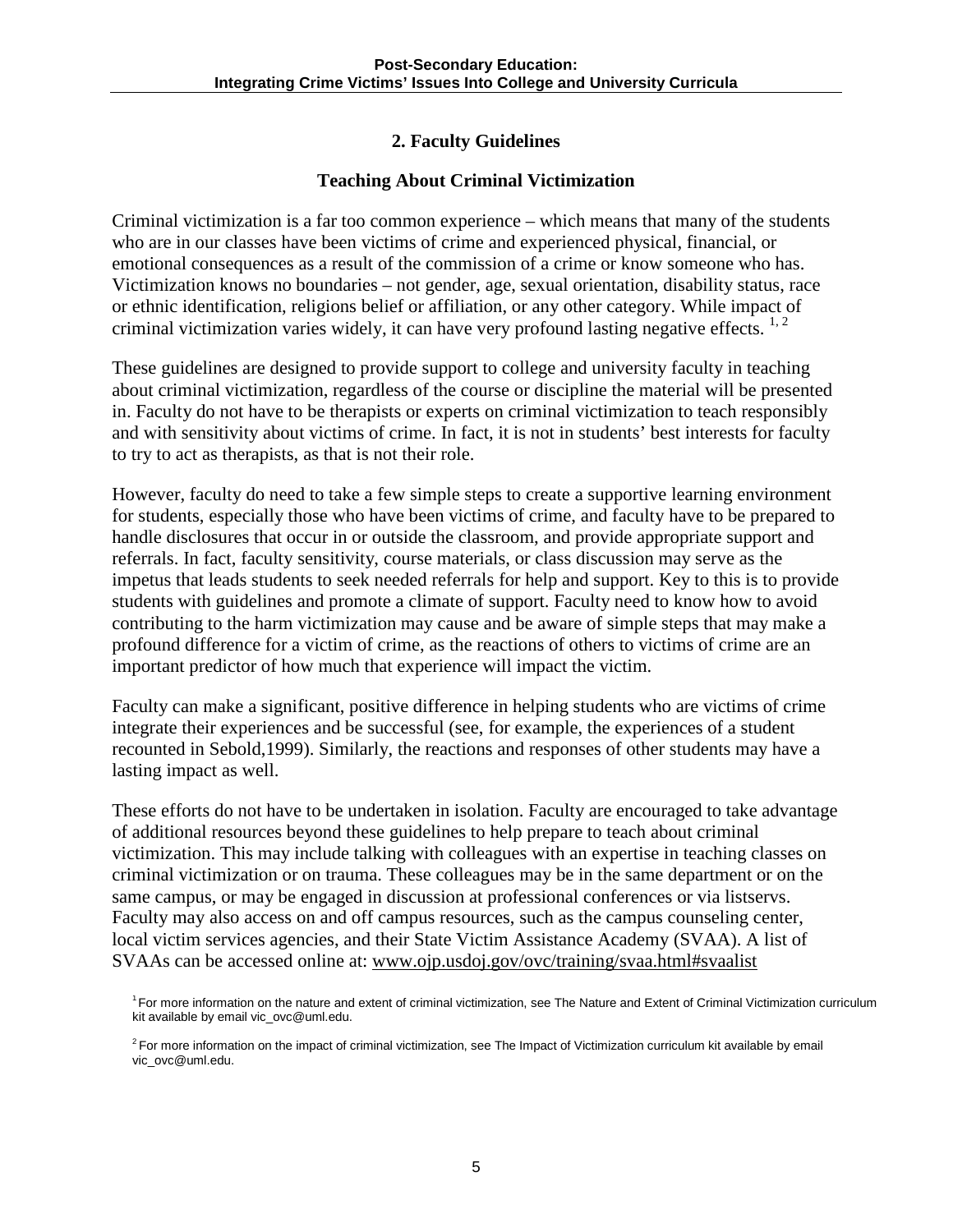#### **Setting the Tone**

From the start, faculty need to create a classroom environment that is supportive of victims of crime. This involves being respectful, using care in talking about victims of crime, and specifically addressing some of the concerns and issues of crime victims. This approach may be helpful and supportive not just for students who are victims of crime, but also for students who have suffered other trauma, such as returning veterans of war.

During the first day of the course or the first day that faculty will cover material about criminal victimization, take a few minutes to set the tone. (In an online course, this can be handled via an email or post to students, or as part of a summary of the week ahead.) Talk to students about why it is important to study and talk about criminal victimization, but that it needs to be done in a respectful and non- judgmental way. Faculty can model this in their own speech. An example is using the word "experience" instead of "suffer" victimization and by using examples of both males and females as victims. Also be clear to separate the details of particular cases and the politics of crime and criminal justice from the issues of victims' rights and services. Below are some examples of possible talking points.

## *Discussion needs to be respectful. Tell students:*

 "We all come from different backgrounds and have different experiences, and we all have something important to share to add to the educational experiences of everyone in the class. The point is to learn new things and consider multiple points of view, not seek to convince others our view is the 'right' or 'best' way."

#### *Discussion needs to be sensitive. Ask students to:*

- Always remember to be sensitive to what others say.
- Remember to think before you say things or react in any way, especially in reaction to some of the personal stories we may learn about.
	- Saying that something that happened to a victim of crime is gross or disgusting can have a very negative impact.
	- Saying that a victim must have been permanently harmed or affected by a crime can have a very negative impact.
- Remember that you do not know what those around you have experienced, and because victimization is all too common, there will be people in the room who have been victims of crime or know someone who has been.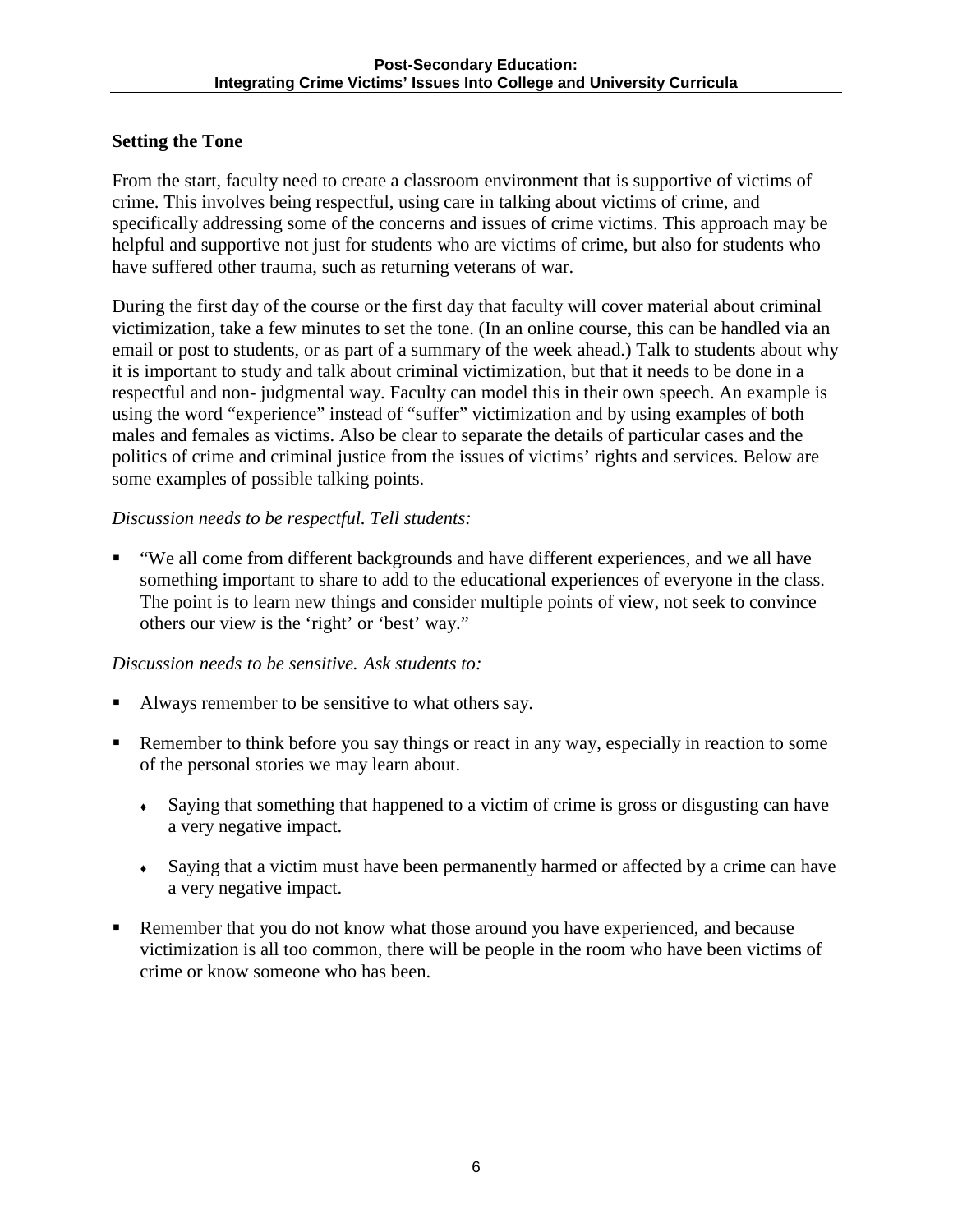Remember that everyone experiences victimization differently. Allow for those differences even though it may be the opposite of what you think, what may have happened to you, or what you may have done or thought about the situation.

#### *Discussion and lecture need to avoid victim-blaming. Model this behavior and ask students to:*

- Be careful not to play the blame game, which is not productive. We are not here to make victims of crime feel worse about what happened to them, but to learn more about what the issues they face are.
- Questions about the victim's behavior preceding the crime can help understand the dynamics of crime. However victim blaming (Why where they there at that time of night? Were they drinking? What were they wearing? Why were they carrying so much cash with them?) could have a negative impact on a victim. Talking about prevention (how to reduce risk) is important, but that is not the same as blaming (implying a victim is responsible for what happened to them because of their choices). Leave the blame where it belongs – with the person who chose to commit a crime.

#### *Discussion needs to be respect the privacy of others. Model this behavior:*

- Tell students that if and when a fellow classmate shares a story of victimization (their own or another's), that should stay in the classroom unless you are told otherwise.
- At the beginning of the course, ask students to agree that if they talk about the class and what took place in it, they will talk only about their experience or participation.
- Faculty may say something like, "Thank you for sharing with the class. I know everyone here appreciates it and recognizes the courage it took you to do that. We will keep this information confidential so you can continue to decide when you want to share your story with others."

#### **Framing Material Regarding Victims of Crime**

When class materials, be it a video, guest speaker, activity, reading, assignment, or lecture, include subject matter that may be difficult for victims of crime, it is important to preface them with a disclaimer of sorts. The recommended best practice is to do this the class before the material will be included, so students have sufficient time to consider their options, followed up by a reminder at the start of the class including the material.

#### *Warn of potentially difficult subject matter.*

 For example "The film today includes a victim of sexual assault talking in detail about her assault and her life since. Many people find this material difficult."

#### *Allow for students to leave if needed.*

Announce that students who find the material difficult are free to quietly leave, but that the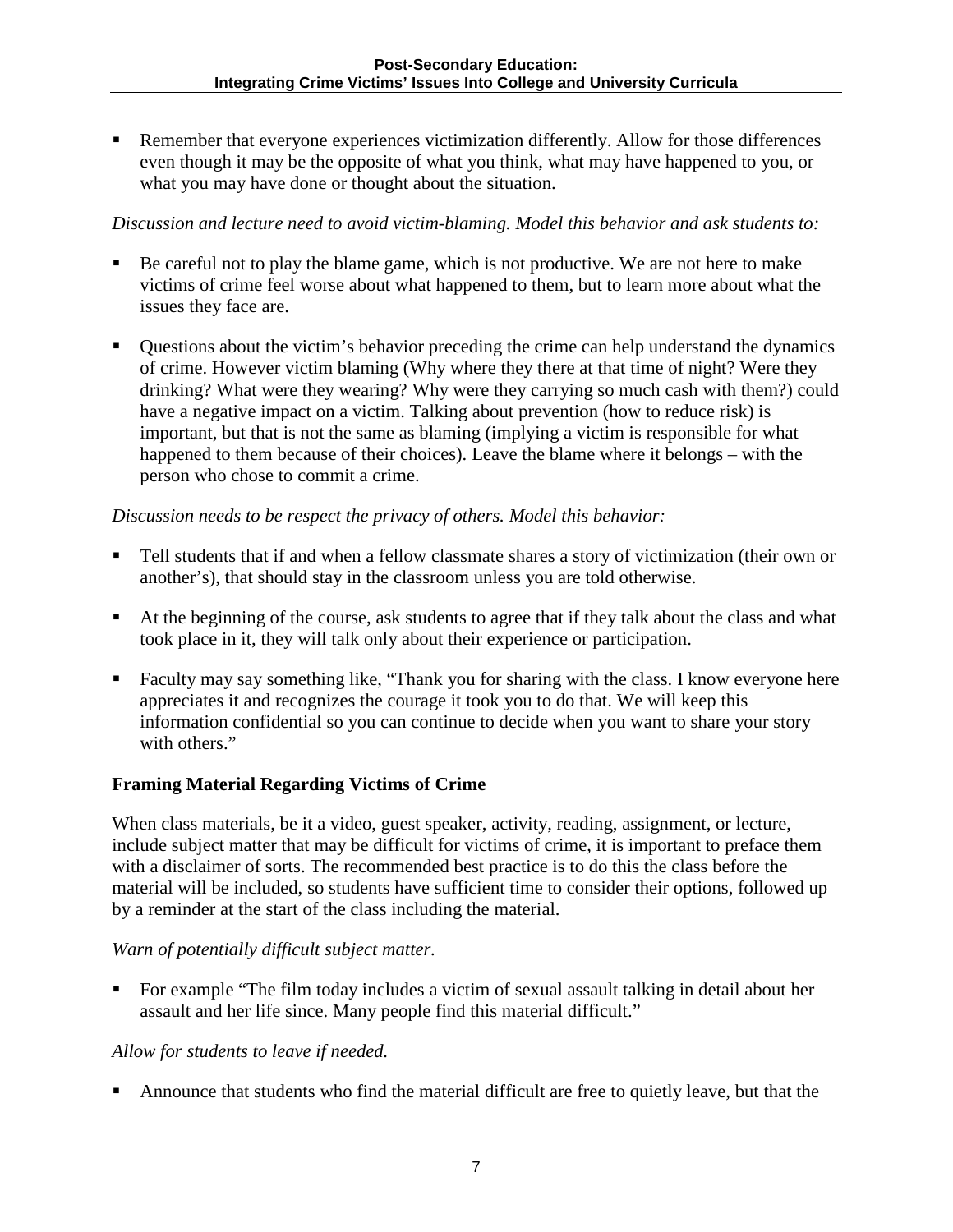professor reserves the right to follow up to check on them. Also add that if someone leaves the room, that should not be taken as evidence that they have been a crime victim or know someone who has been a victim of crime.

#### *Remind students of how to engage in self-care and get support.*

- Remind students that if they do find the subject matter difficult either right away or at a later date, there are resources available on campus, in the community, and online to help them (a listing of national resources is included in Part 3 of these guidelines).
- For potentially difficult readings or other outside of class materials, suggest reading them in private or with a trusted family member or close friend present, not in public.
- For in class, students can "zone out."

## *Consider offering alternate strategies and/or assignments for addressing the subject matter.*

- For videos, if a student approaches faculty with concerns, discuss with the student the opportunity to view the video outside of class. This may mean having them view the video on their own time in a more private setting, such as a faculty member's office. As a part of this, discuss with the student that viewing in class can give the opportunity to hear what others have to say about the video, which they will miss viewing it outside of class. If they do view the video outside of class, faculty should make sure the student has been given appropriate support resources and will talk to the faculty after viewing the video.
- For guest speakers, video or audiotape them (with their permission) and make that available in an alternate setting to students.

#### **Preparing for Disclosures**

Teaching about criminal victimization often produces personal disclosures of victimization experiences from students. These disclosures may occur in the classroom, online, or on an assignment. It is important to structure classes that deal with subject matter on criminal victimization in a way that does not encourage personal disclosures, but can appropriately manage them if they should occur. This is important not only for the victim, but also because disclosures may be distressing for other students.

While it can be important for victims to talk about their experiences and they should not be afraid to talk about them, the classroom (or in an online class environment) typically is not an appropriate environment for such disclosures. Disclosures in the classroom is of particular concern because of the non-confidential nature of the setting, where faculty cannot guarantee that other students will be judicious in their sharing of material, and because faculty cannot be certain that the reactions of other students to disclosures will be appropriate.

Victimization disclosures from students should not be actively sought or encouraged by faculty or class assignments, but they may still happen. Faculty need to be prepared to respond to disclosures in an appropriate and supportive manner, including providing referrals to resources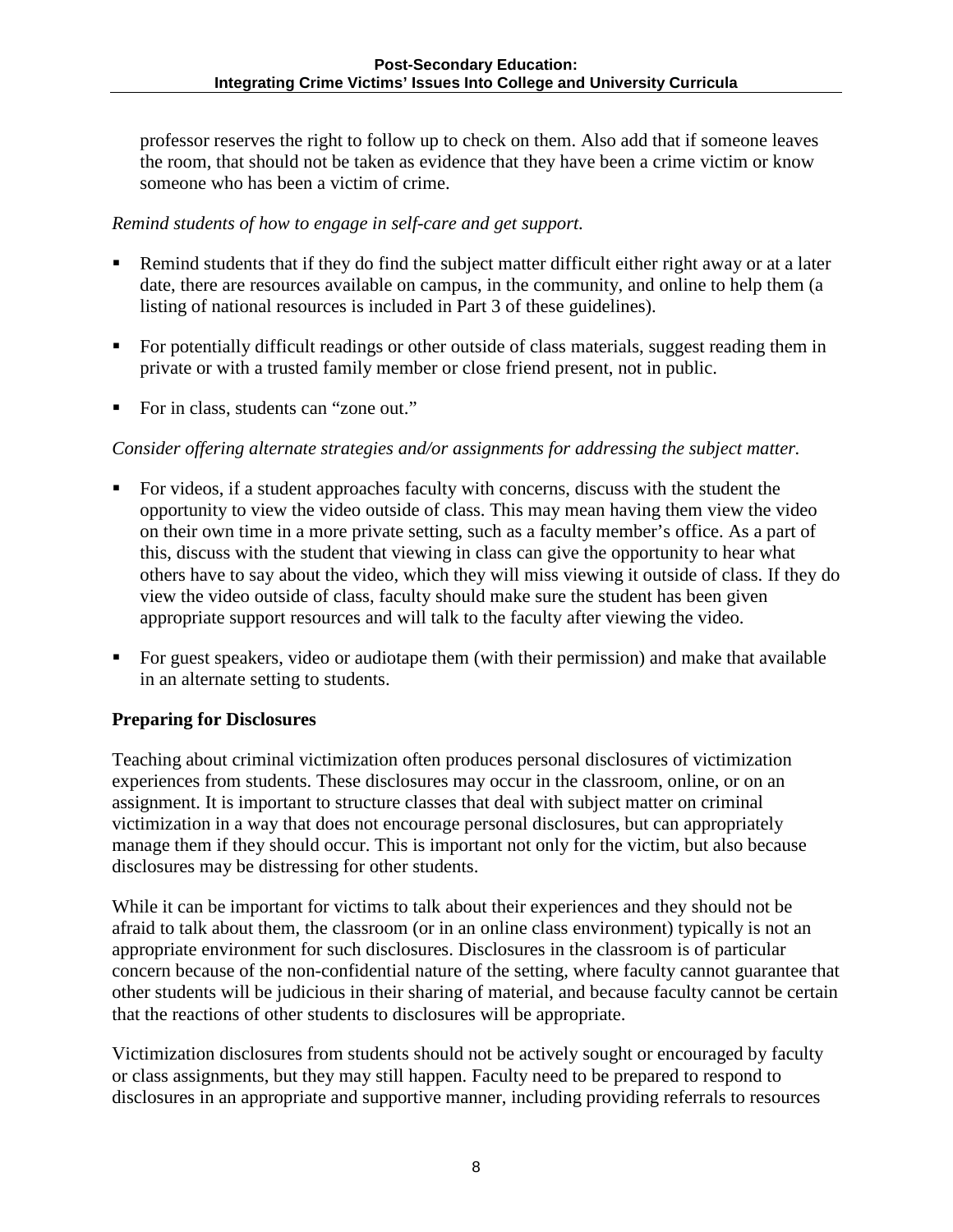and insuring the immediate safety and stability of the student. Faculty should not act as therapists (even if trained as a therapist).That would be inappropriate in this situation.

In order to guard against a troubled student making accusations of impropriety against a faculty member, faculty should be cautious about being in a room alone with a student without a colleague or another witness present.

#### *Set guidelines up front about disclosing experiences of criminal victimization in class.*

Include statements on the syllabus and on a course Web page. Some examples:

- "Due to the difficult nature of the material addressed in class, you may experience a need or desire to process some of your own personal experiences with violence and victimization. This is a completely normal and reasonable response given the subject matter. While the classroom is not the appropriate venue for this processing to take place, I am available outside of the classroom to offer support and provide referrals as necessary. For your reference, here are a few resources you may wish to utilize:"
- "Warning: The material covered in class is not hypothetical and reflects experiences shared by many individuals including individuals enrolled in the course. It is not unusual for students to have experienced some of the abuses discussed. These personal associations may bring up strong feelings for students. If you feel the material is bringing up issues for you that are affecting your ability to be successful in the course, please *take advantage of the University counseling center and/or see the instructor."*

On the first day of class or first day of material on crime victims, make an announcement such as:

 "I understand that unfortunately victimization is all too common, so many of you may have had personal experiences. This can be very difficult. While it is totally understandable that you may have reactions to the subject matter of the course, class is not an appropriate place to try and discuss or process those feelings. I am available outside of class to provide support and referrals to appropriate resources. There are also resources listed in the syllabus and on the course website for you to consider using."

If the contents of an assignment are going to be shared with the class, either in a physical class or in an online environment, make sure students know that at the outset of the assignment. In addition, assignments should be structured in ways that would not encourage disclosure of victimization. Disclosures of victimization should not be encouraged or required as a part of a course or assignment.

Remind students that although they may know relevant experiences to share that others have had, that type of information (disclosing the victimization of others) should only be shared in a way that keeps the victim anonymous, if at all.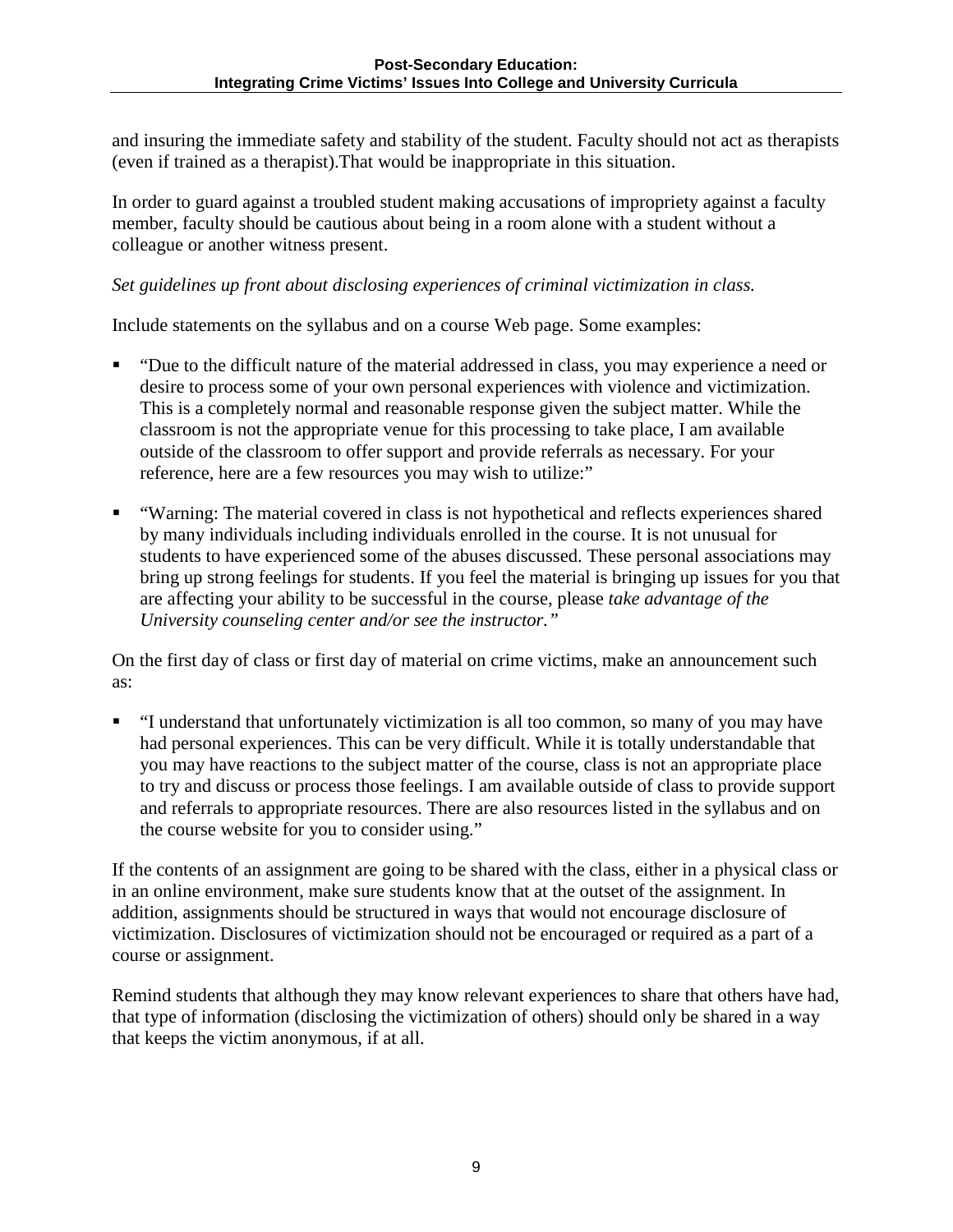#### *Responding to student disclosures, be aware:*

Students may see faculty, especially those teaching about criminal victimization, as experts and as a safe place to talk about their experiences with victimization. Faculty may (or may not) be experts on victimization in an academic sense, but it is not their role to be counselors for students. Instead, faculty have the responsibility to:

- Insure safety.
- Respond sensitively and appropriately.
- Refer to appropriate resources.
- Follow up if appropriate.

#### *Insuring safety.*

When a student discloses victimization, regardless of how long ago what was disclosed occurred, insure that the student is in no immediate danger. Some possible questions to use are below.

- Are you in any danger now?
- Do you have a safe place to go after we finish talking?
- Are you afraid to go home or back to where you live?

#### *Responding sensitively and appropriately: Knowing what to do and say.*

When a student discloses a victimization, they are expecting it to be a safe space, where they will not be judged and people will want to help and support them. Listen to their story without interrupting, maintain eye contact, and smile or nod encouragingly as needed. This may mean having to be comfortable with crying (having tissues available in faculty offices is recommended) and strong expressions of emotion, as well as periods of silence.

Remember faculty are not the police, so their role is to believe the student and reinforce that the student is not to blame for the victimization, not to find out what really happened. If a disclosure happens in class, the faculty's demeanor and body language and what faculty say once the student stops sets the tone for other students to follow. It is similar in an online environment, in that the faculty would hopefully get to be the first to respond to the disclosure, to set the tone for others.

Below are some suggestions for how to initially respond.

 "Thank you for sharing with me (or with us, if in a classroom setting). That took a lot of courage."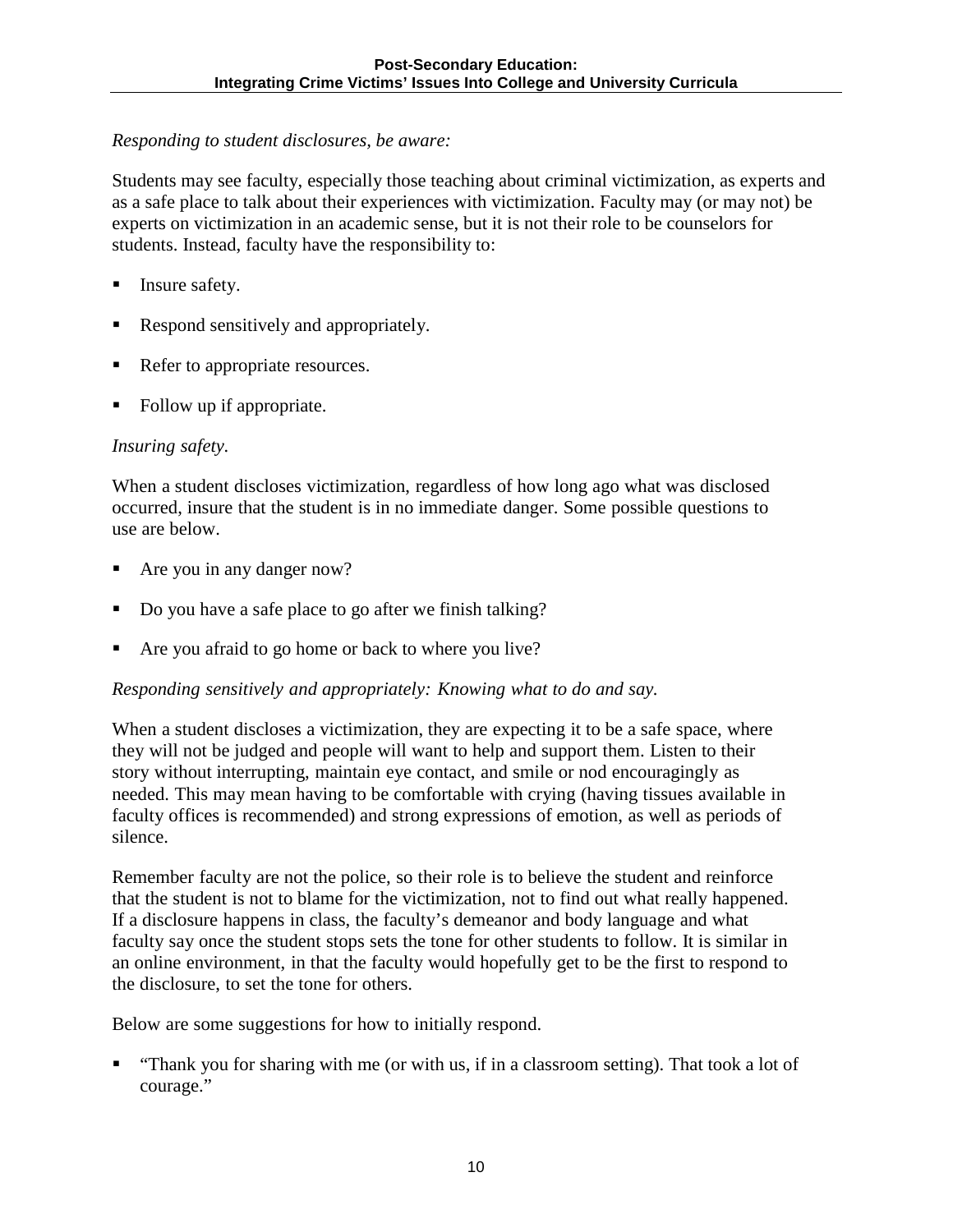- "I am sorry this happened to you."
- "I appreciate that you chose to share this with me. What can I do to help?"

Some examples of a follow up to the initial response are below.

- "This was not your fault."
- "You are not to blame."

If a disclosure happens on a written assignment or online, faculty should follow up with the student to insure that the student is safe and is aware of available resources for support.

If the disclosure happens in the class, take care in asking any follow on questions. The point is to make sure the student feels heard and supported, not to determine what happened or to fix the problem. Some examples of what to say for follow on are below.

 Student A (student who disclosed) spoke very eloquently about this point. I'd like to expand on what researchers have found related to that. Although each experience is different, what Student A (student who disclosed) shared illustrates that often…

Occasionally a student disclosing in class will go on at length and really be processing inappropriately in class. This can be a difficult situation. Try to tactfully intervene and draw the conversation back to the planned course material. Below is one suggestion for dealing with that situation. Afterwards, or if it happens repeatedly, consult campus counseling services or a local crisis line for professional guidance in handling the situation.

 "Excuse me. I am very sorry to have to ask you to stop, since this is obviously important. Unfortunately there is some material we have to cover today, so I am going to need to move on now. If you have a few minutes after class, I'd love to talk about this more."

#### *Responding sensitively and appropriately – Knowing what not to do and say*

The way people respond to disclosures by victims of crime can help or hurt those victims. Asking a victim of crime questions about their behavior and decisions before, during, and after the victimization can make them feel like what happened was their fault.

Telling a victim of crime what to do, even if based on good intentions, deprives them of control over their life and decisions, which reinforces the lack of control they may feel in the wake of the victimization.

In general, avoid questioning their decisions (e.g., Why didn't you call the police right away?), blaming them for what happened (e.g., If you had not been dressed like that, he never even would have noticed you.), minimizing what happened or how they are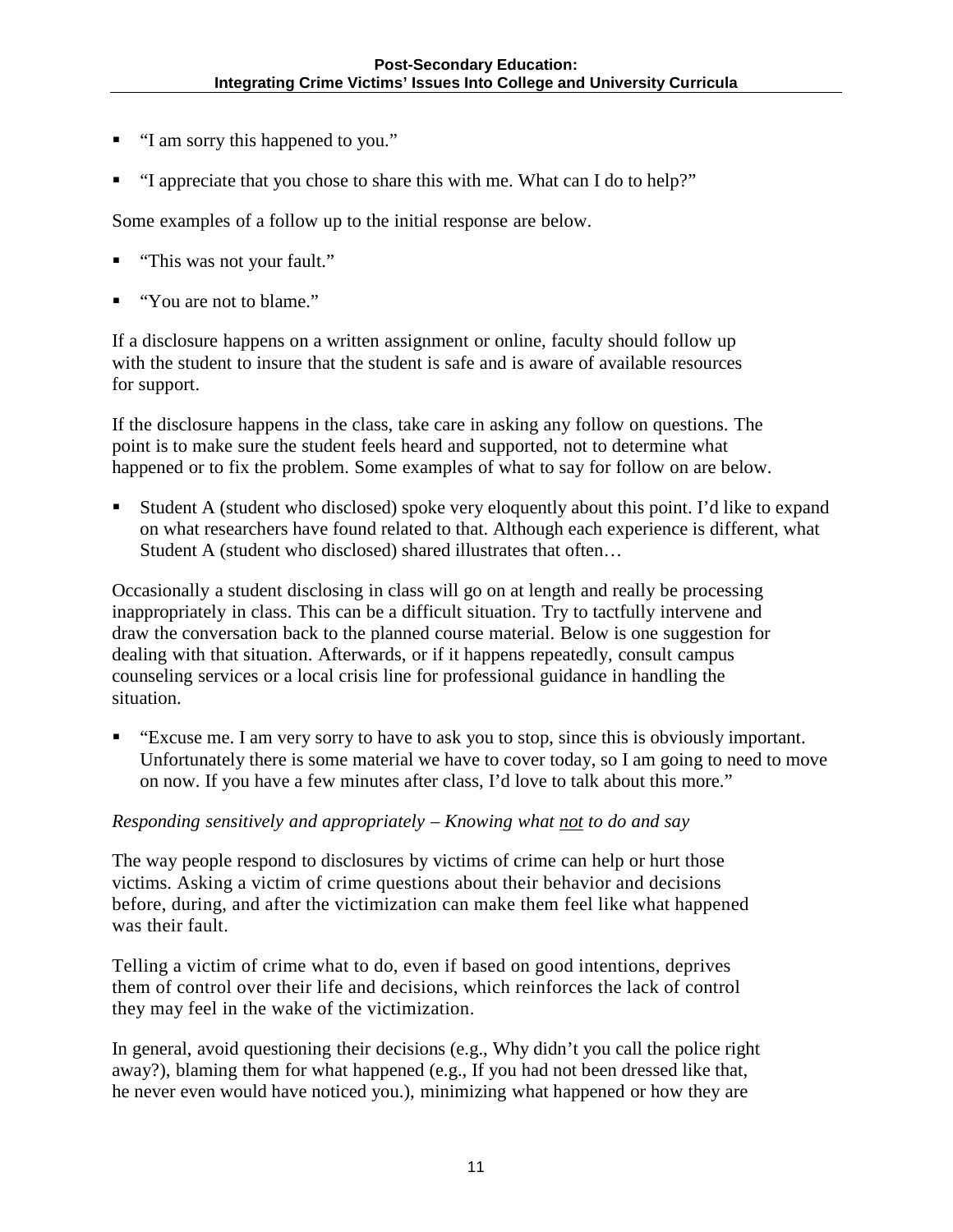feeling (e.g., At least all that happened was that they stole some of your stuff – it is not like you were attacked), and telling them what to do (e.g., The first thing you need to do is tell your parents).

To avoid sounding judgmental or not being supportive, below are some examples of phrases to avoid.

- "That's terrible."
- "You should…"
- "Why did you…?"
- "You need to…"
- "It could have been worse."
- "I know how you feel."
- "If it were me…"

#### *Responding sensitively and appropriately – Find out what they need for the class.*

If the subject matter of the course has been difficult for a student, determine what it is that they may need to continue in the course and be successful. This is best handled as a private conversation, perhaps during office hours or by appointment. If necessary, such as in an online course, this may also be done via phone or email. This may require asking questions to determine what is needed. In asking questions, some basic guidelines are provided below.

- What is it that I need to know in order to help this person?
- What type of question (open-ended or closed-ended) will get me the information I need?
- How can I ask this question without having a negative impact on the victim of crime?

Some possibilities are:

- "It sounds like parts of the class are difficult for you. Can you tell me what parts you feel like you have not been able to do?"
- "If there are parts of the class that you are finding difficult, can we talk about other ways we might handle this?"
- "It sounds like watching videos in class has you concerned that you might have a strong reaction. Would it be easier for you to watch them in my office?"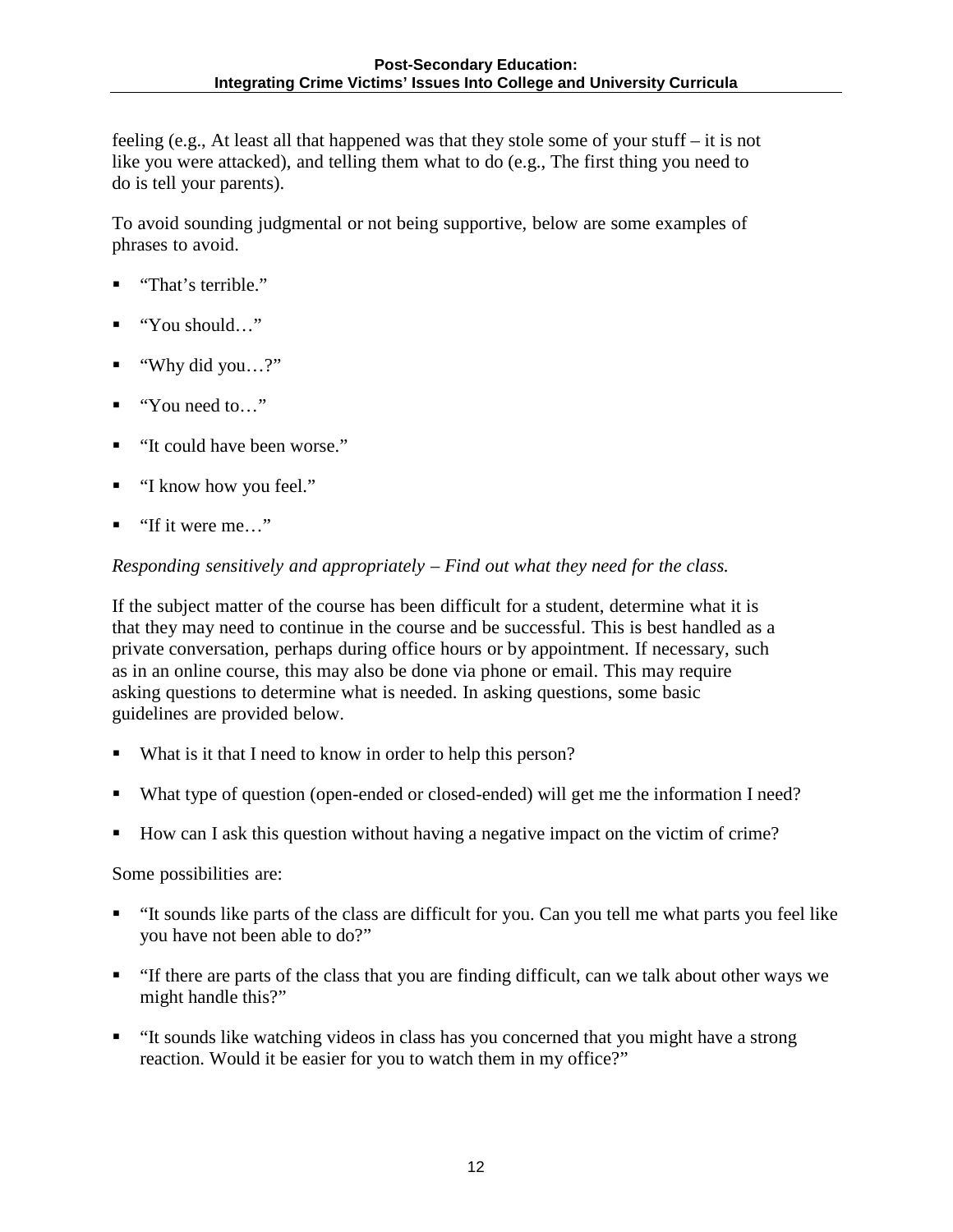Before engaging in this type of conversation, it is important to be familiar with any options the college or university may offer to accommodate students who are victims of crime. There are typically not legal requirements of the college or university, but there may be helpful policies in place that either are specific to students who were victims of crime (or victims of particular types of crime), or for students who are having mental or physical health problems. The Dean of Students and/or Registrar should be familiar with what accommodations are available. Some accommodations for their particular course that a faculty can consider include:

- Alternate viewing of difficult material
- Alternate readings perhaps more research based than narrative or personal stories (if applicable)
- Alternate assignments
- Arranging for a student to be able to leave class as needed (but take steps so that the student will not then be identified as a victim of crime)
- Incomplete
- Withdrawal

Many students worry that asking for an accommodation will result in a lower grade or the faculty member thinking less of them as a student. Take steps to reassure the student that is not the case. This is especially important if a student is considering withdrawing. Many students will not ask for a withdrawal, even when it might be appropriate. It is sometimes helpful to suggest a withdrawal if deemed needed. For example, "It sounds like you have a lot going on this semester. I am not saying you should withdraw, but if that is an option that you want to consider, please know that I would not think any less of you and I would be happy to see you in another class in a future semester."

#### *Refer to appropriate resources.*

Faculty should be aware of the appropriate professional resources for students who are victims of crime. Included in the supplementary materials with these guidelines is a list of national resources for victims of crime. It's best to use these to develop a short list of local and campus resources that can be used to refer students, as well as including some national resources.

Campus resources to list typically include counseling, health services, college chaplain/faith community, dean of students, women's center, and campus police. It is helpful to have these resources available to share with students who come to the office, as well as available for students to access without talking to faculty, such as including them in the syllabus and online via course and faculty web pages. Recommended best practice is to update the resources list each semester.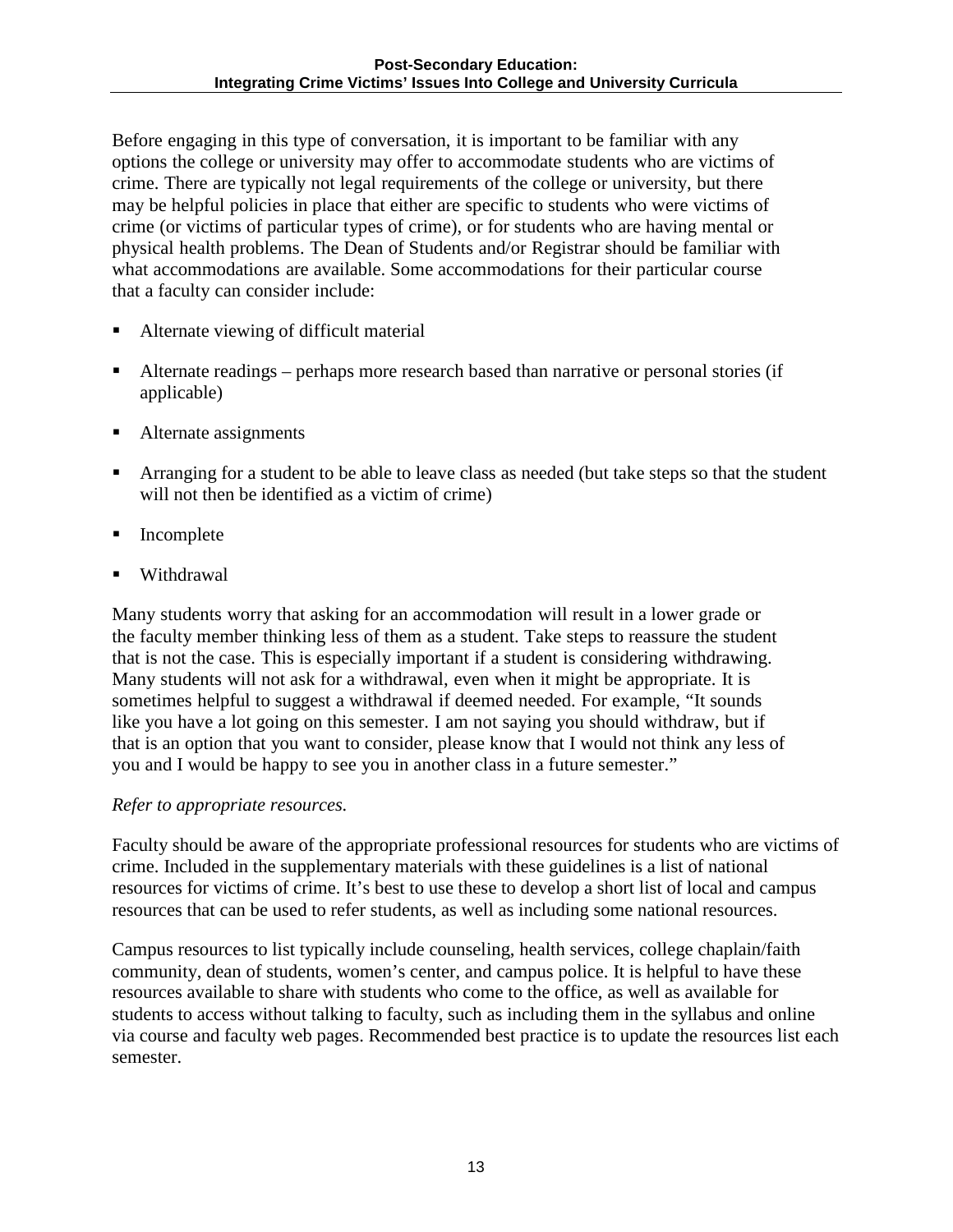It is also a good idea to let campus based and relevant local resources know that course material will be covering crime victims' issues and they are being included on a list of referral resources being shared with students.

In developing the list of local and campus resources, faculty will need to do some basic research to "vet" the appropriateness of the organization for use as a referral source. This may include, at a minimum:

- Calling the hotlines to confirm the number is correct and active.
- Calling the business line (or hotline if there is no business line) to get what services are provided and details of services. In this case it is helpful to think :
	- *Who* is eligible and ineligible for services? Qualifications may be related to age, gender, location of residence or of the victimization, if the victimization was reported to police, immigration status, and more.
	- *What* services are provided? Are the services confidential? Is there a cost? Are services provided in languages other than English?
	- *Where* are the services provided? Are those locations accessible by public transportation? Is there access for those who are physically disabled?
	- *When* are services provided? What services are available 24 hours?
- Screening the organizations' websites and mobile presence (e.g., blogs, twitter, Facebook, YouTube, tumblr, and RSS feeds)
- Conducting an internet search to see if there are warning signs that the organization is not supportive to victims. For example, if there has been news coverage of recent successful lawsuits by victims or the government against the organization, that could be a cause for concern.

Below is some suggested language for providing referrals in person.

- "I am here to listen and support you, but it would also be helpful for you to talk to someone who has specialized knowledge in this area."
- "I appreciate it when students come to me, but because my training is in how to teach and research, I always provide people with the numbers of agencies trained to help, just in case."
- "Although I am a counselor by training, because I am acting as your professor, I cannot also be your therapist so I have a list of resources to refer you to for additional support."
- "We all need help to get through life. I wanted to share some information with you in case you ever need it."
- "If you think it might help, here is a list I give to students with groups that can help."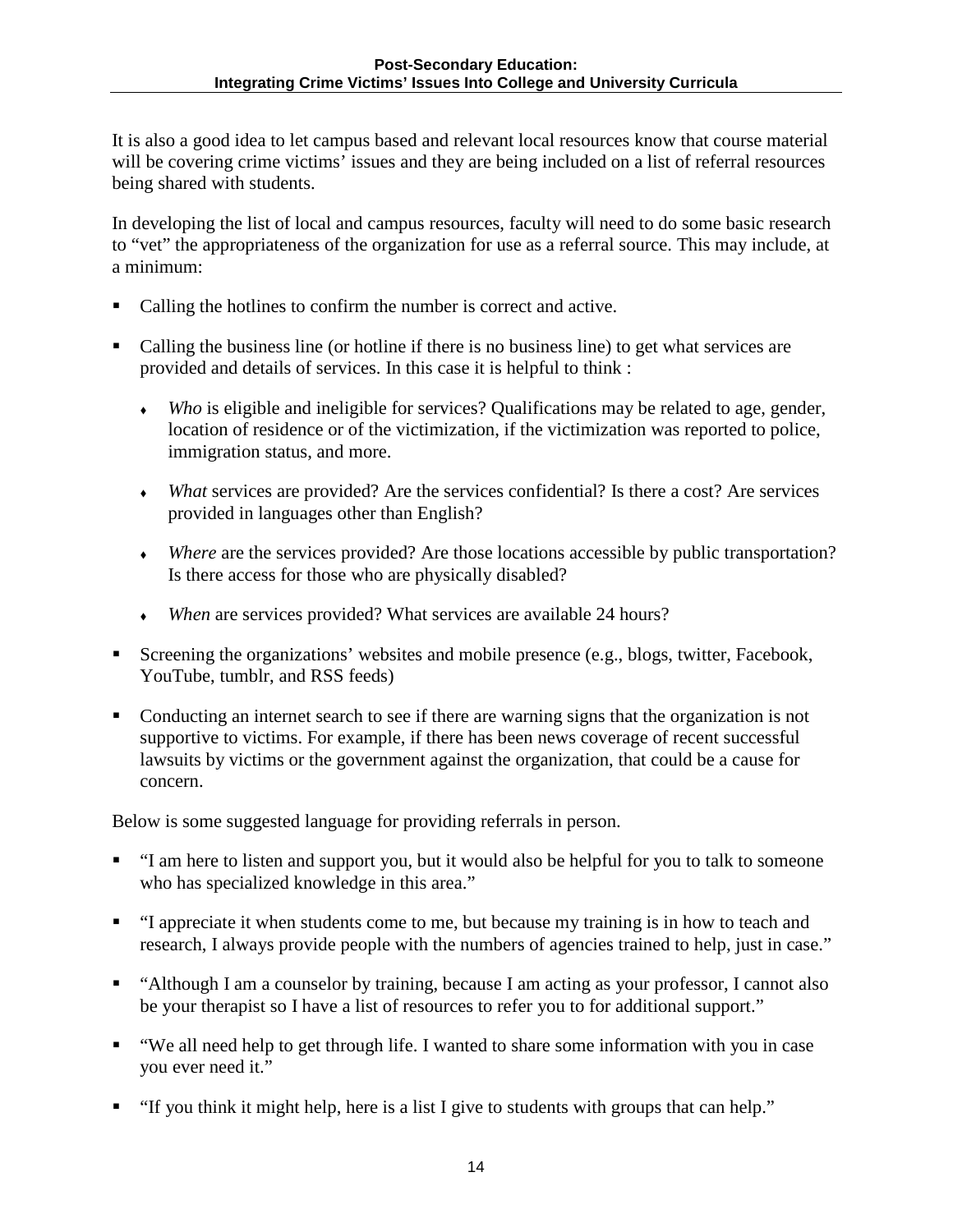It also can be helpful to students to help them identify people in their life who might also serve as trusted support people. This may include parents/guardians, siblings, other family members, friends, faith community leaders, and co-workers.

Be aware of any state and campus reporting requirements that apply to college and university faculty. Faculty may or may not be considered mandated reporters of child abuse and the abuse of dependent elders in their state.

There also may be campus reporting requirements related to sexual assault, relationship violence, stalking, and other types of victimization. Typically these reports are easy to fill out and do not require identification of the victim. If you have questions about these policies, a good place to ask about them is Campus Police.

If faculty are bound to report certain information that would identify the student to outsiders, they should disclose those requirements to the student up front so students know what information can be kept confidential and what cannot.

In rare cases, a faculty member may be concerned that a student is an imminent danger to themselves or others. In such a case, call the appropriate campus support systems (typically Dean of Students (to be sure there is a proper response), campus counseling center or, in rare emergencies, campus police).

Unless this would escalate the situation to unsafe levels, the student should be told that the call is being made and why, and reassured that the faculty member will stay with them until help arrives.

## **Followup**

If a student has disclosed in class or in private to a faculty member, a quick follow up provides additional support. This should not be done publicly. For example, after a disclosure in class, send an email to a student to thank them for sharing and check if they need additional support resources. Below is a suggested format to customize.

 "Thank you again for sharing your story today. I appreciate that you felt comfortable enough to talk about it. When students share stories in class, I usually follow up. If there is a way I can help, please let me know. Also, I always like to share some outside support resources in case you or someone you know ever needs them."

If you are concerned that a student's email is not secure (for example, they are a victim of intimate partner violence), a more generic email would be appropriate.

 "Thank you for your participation in class today. If you would like to discuss this further, my office hours this week are (fill in office hours) or by appointment."

At the end of a private conversation, such as in office hours, faculty should review anything that has been agreed to. If it is safe to do so, what has been agreed to should also be included in a follow up email. End with a final statement of support.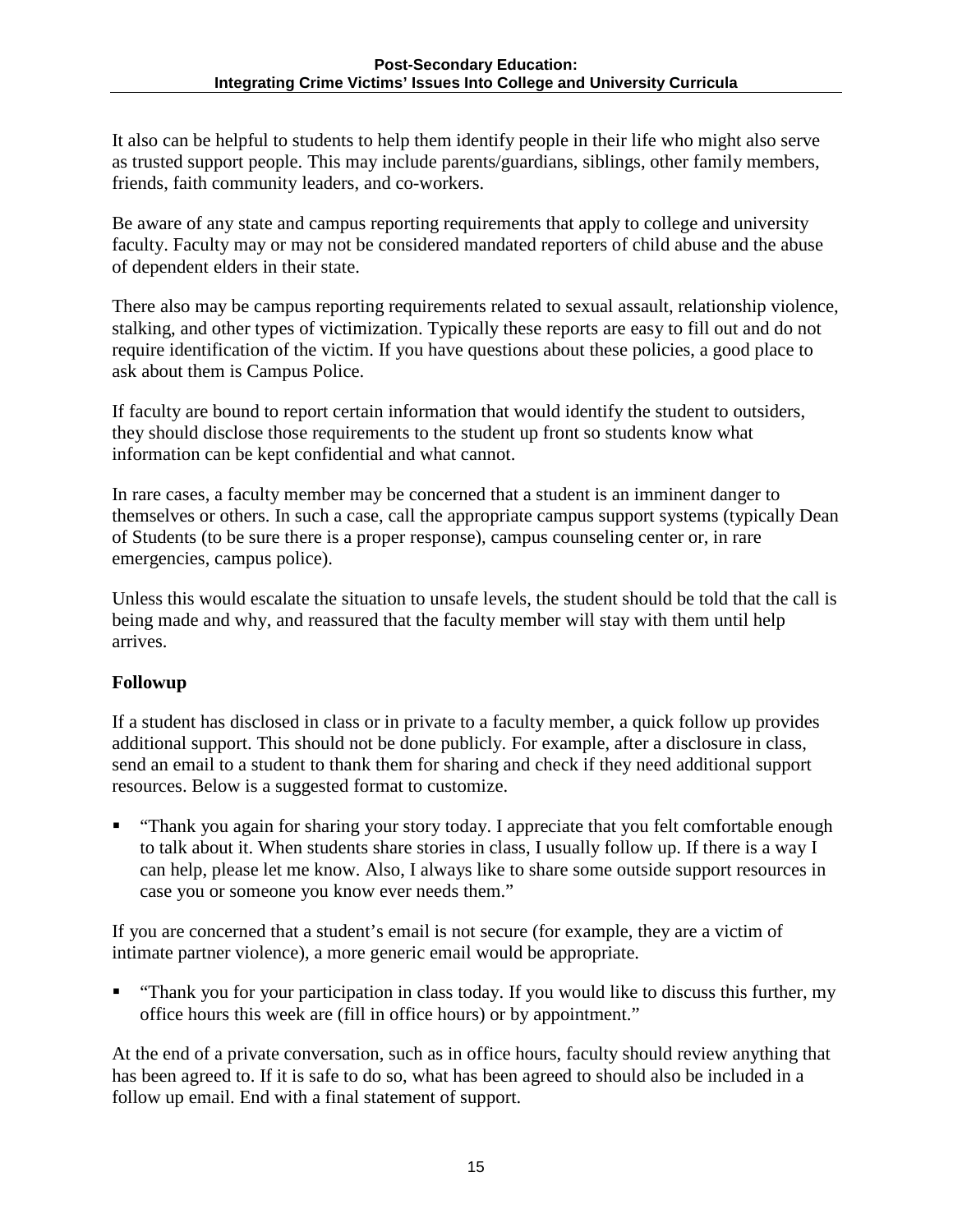"We agreed that you will view the video in my office next Tuesday and as soon as you leave, I'll also email that to you so we have a record of what we worked out. Thank you again for sharing with me what has been going on for you. That helps me work with you to be successful in the class. If there is something else or things change, please let me know."

#### **Signs a Student May Be Experiencing Consequences of Victimization**

The physical, psychological, emotional, and financial consequences of a criminal victimization can manifest in a number of outward signs faculty may observe in students. Many of these signs are not specific to being a victim of crime – they may be signs of other stressors or trauma in a student's life. Possible signs are listed below.

- Sudden and noticeable change in behavior or engagement in the course.
- Late or missing assignments or exams.
- Decreased work quality.
- Disjointed or incoherent writing.
- Erratic behavior.
- Declining grades.
- Hypervigilant or jumpy behavior in class.
- Difficulty containing emotions, especially anger or sadness.
- Inability to concentrate.
- **Disclosure of victimization experiences**

If a faculty member observes some of these signs, they should reach out to the student to express their concern and offer referral to support resources. An example of how to approach a student is below.

 "Lately I have noticed that you seem to be struggling a bit in class. Whenever I think students might be struggling, I reach out to let them know they can talk to me if needed and to share some resources that might be helpful."

#### **Faculty Preparation**

With preparation and awareness, faculty can be successful teaching about victims of crime and hopefully find it very rewarding. This can help better support victims of crime as well as make all students aware of and more sensitive to the issues that crime victims face. Supplementary material is available to help faculty in these efforts. These include reading materials that provide more information on the nature, extent,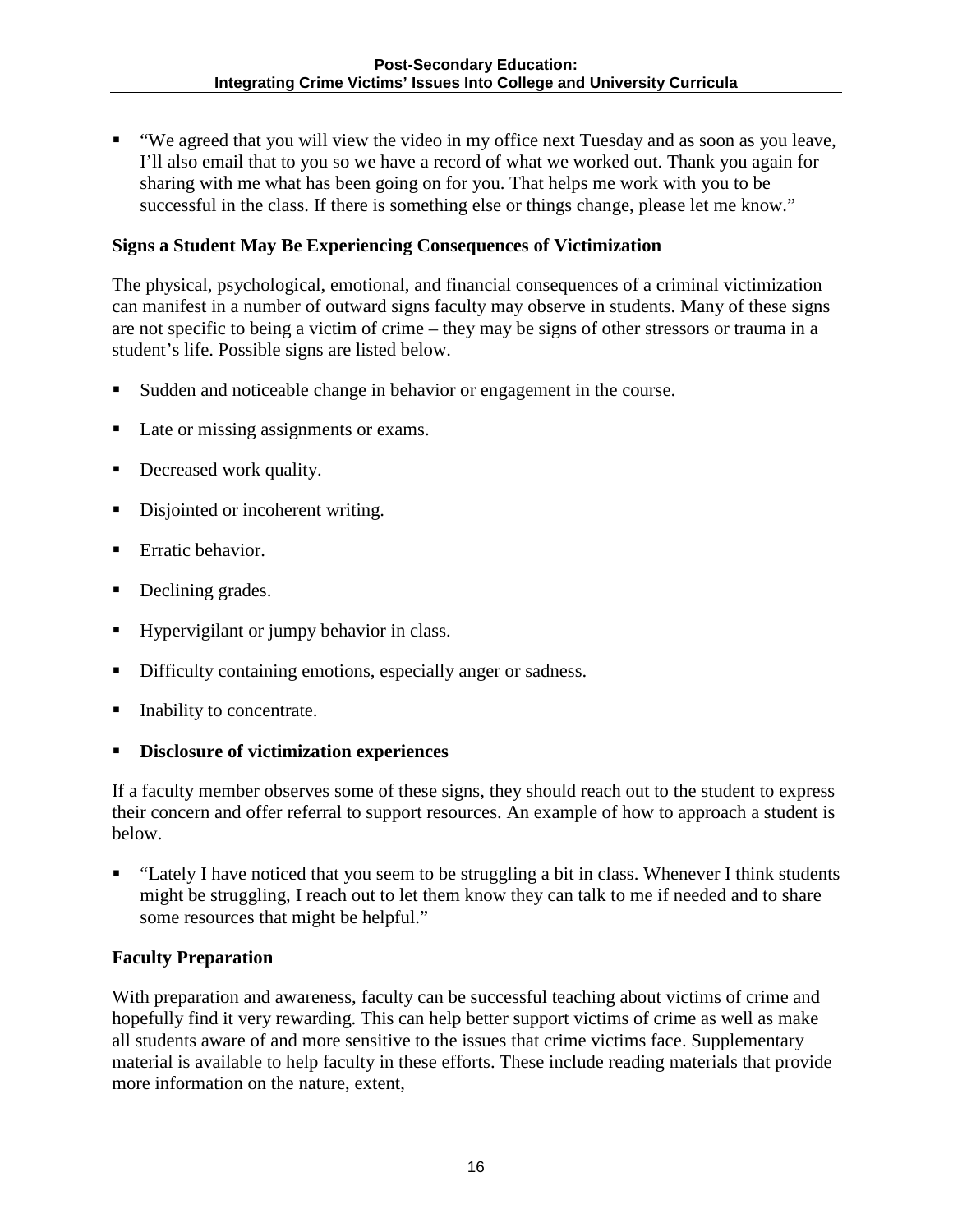and impact of criminal victimization, referral resources for victims of crime, suggested readings and additional resources, and a course preparation worksheet.

These faculty guidelines provide a basis for helping faculty in this endeavor, but cannot address the needs and unique situations of every student. In applying these guidelines, faculty are reminded to be aware of and sensitive to how issues of difference by culture, age, gender, faith tradition, disability status, race, ethnicity, and other factors may intersect with issues of victimization.

Teaching about criminal victimization and handling disclosures from students can be emotionally difficult for faculty, some of who may have been affected themselves by crime. Faculty should acknowledge this, and remember to engage in self-care and use the referral resources for themselves when necessary.

#### **Suggested Readings and Additional Resources**

For victimization statistics and updates, go to the Bureau of Justice Statistics Web site. For example, the 2001 through 2010 statistics are available in the publication *Criminal victimization 2010* at [www.bjs.gov/content/pub/pdf/cv10.pdf.](http://www.bjs.gov/content/pub/pdf/cv10.pdf)

Barlow, M. R., & Becker-Blease, K. (2012). Caring for our students in courses with potentially threatening content. *Psychology of Women Quarterly, 36*(2), 240-243.

Black, T. G. (2006). Teaching trauma without traumatizing: Principles of trauma treatment in the training of graduate counselors. *Traumatology, 12*(4), 266-271.

Branch, K. A., Hayes-Smith, R., & Richards, T. N. (2011). Professors' experiences with student disclosures of sexual assault and intimate partner violence: How "helping" students can inform teaching practices. *Feminist Criminology, 6*(1), 54-75.

DeWolfe, D. (2000). Field Manual for Mental Health and Human Service Workers in Major Disasters. D. Nordboe (ed). Washington, D.C.: U.S. Department of Health and Human Services, Substance Abuse and Mental Health Services Administration.

Durfee, A., & Rosenberg, K. (2009). Teaching sensitive issues: Feminist pedagogy and the practice of advocacy-based counseling. *Feminist Teacher, 19*(2), 103-121.

Hollander, J. (2000). Fear journals: A strategy for teaching about the social consequences of gendered violence. *Teaching Sociology, 28*(3), 192-205.

Konradi, A. (1993). Teaching about sexual assault: Problematic silences and solutions. *Teaching Sociology, 21*(1), 13-25.

Lewis, N, & Jaramillo, A. (2010). Communication with Victims and Survivors. In March 2010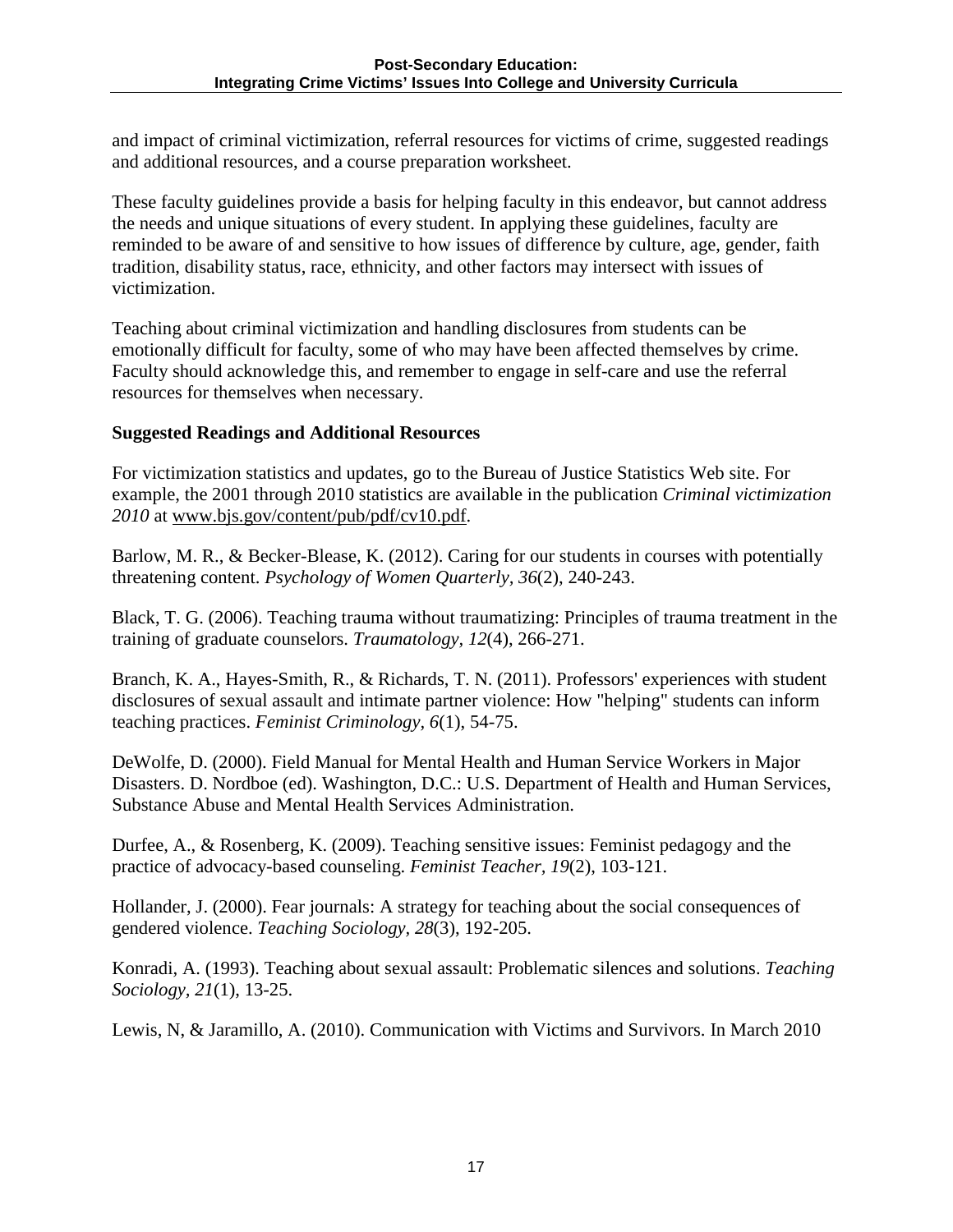National Victim Assistance Academy Track 1: Foundation-Level Training Participant Text (Chapter 5, pp.5-1-5-30). Washington, D.C.: U.S. Department of Justice, Office for Victims of Crime. www.ovcttac.gov/nvaa2010/nvaa2010.cfm

Miller, M. (2001). Creating a safe frame for learning: Teaching about trauma and trauma treatment. *Journal of Teaching in Social Work, 21*(3-4), 159-176.Murray, M., Hook, M., & Seymour, A. (2005). Listen To My Story: Communicating with Victims of Crime Video Discussion Guide. Washington, D.C.: U.S. Department of Justice, Office for Victims of Crime. www.ojp.usdoj.gov/ovc/pdftxt/listen\_to\_my\_story\_vdguide.pdf

National Child Traumatic Stress Network Schools Committee. (October 2008). Child Trauma Toolkit for Educators. Los Angeles, CA & Durham, NC: National Center for Child Traumatic Stress.

Newman, E. (1999). Ethical Issues in Teaching About Violence Against Women. Women's Studies Quarterly, 27(1/2), 197-202.

O'Halloran, M. S., & O'Halloran, T. (2001). Secondary traumatic stress in the classroom: Ameliorating stress in graduate students. *Teaching of Psychology, 28*(2), 92-97.

University of California, Irvine Campus Assault Resources and Education. (n.d.) Responding to Incidents of Sexual Assault. Brochure retrieved August 21, 2010 from http://www.care.uci.edu/files/faculty%20and%20staff%20response.pdf.

Yllo, K. (1989). Teaching About Violence Against Women. The Radical Teacher, 36, pp.19-22.

Zurbriggen, E. L. (2011). Preventing secondary traumatization in the undergraduate classroom: Lessons from theory and clinical practice. *Psychological Trauma: Theory, Research, Practice, and Policy, 3*(3), 223-228.

## **Cited Materials**

Sebold, A. (1999). Lucky. Boston: Back Bay Books.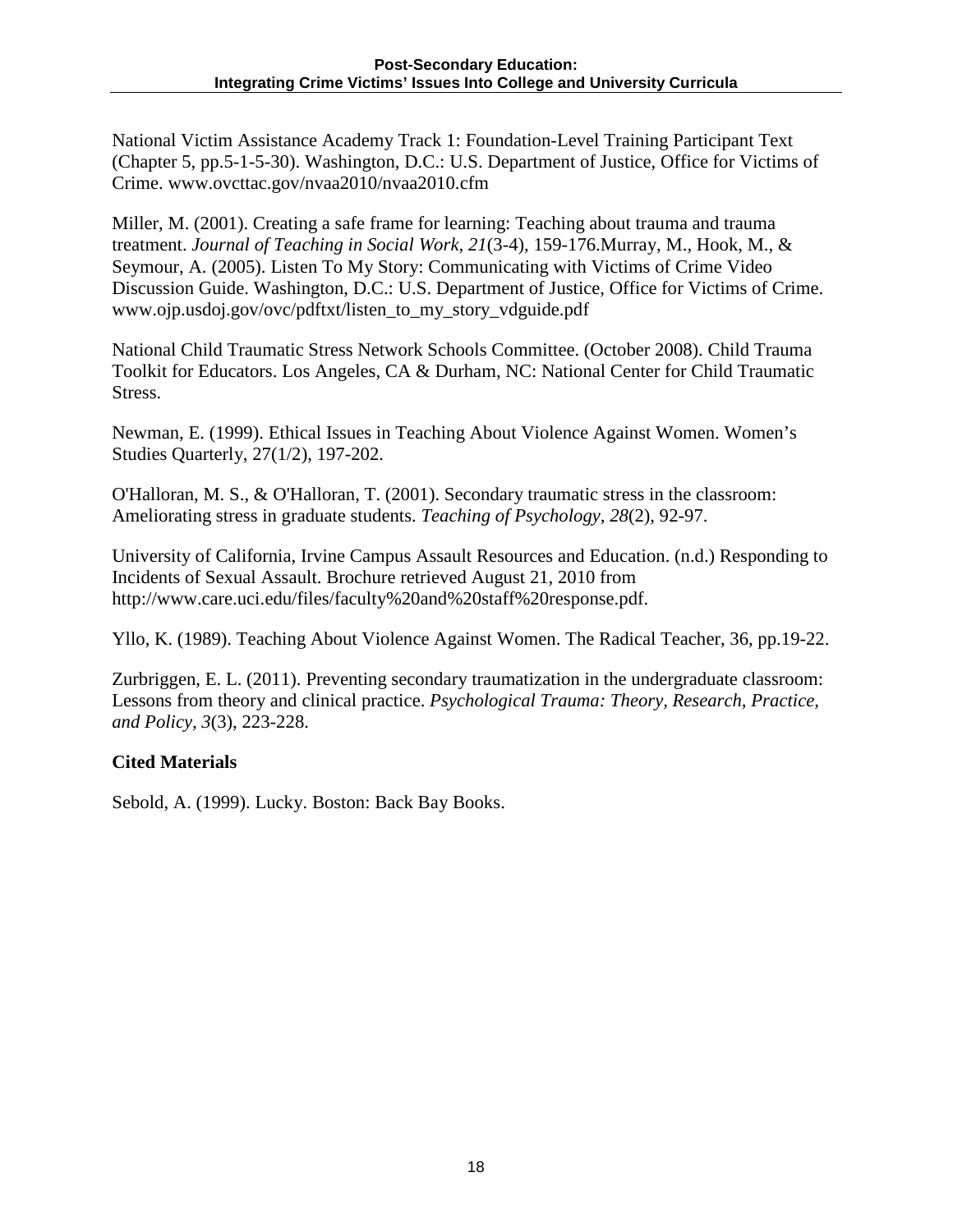## **3. Resources for Crime Victims**

Crime victims and those who know them or work with them can face a number of issues for which support can be helpful. Listed below are a number of national resources. Other places to look for support can be Employee Assistance Programs (EAPs) at work, campus resources for college students, and state victim assistance programs.

#### **We recommended that you update this list each semester to ensure that it is current and up-to-date.**

## **Victims of Crime**

The National Center for Victims of Crime www.victimsofcrime.org/help-for-crime-victims

National Organization for Victim Assistance 800-TRY-NOVA [www.trynova.org/](http://www.trynova.org/)

Office for Victims of Crime Directory of Crime Victims Services [ovc.ncjrs.gov/findvictimservices/](http://ovc.ncjrs.gov/findvictimservices/)

#### **Campus Crime**

Clery Center for Security on Campus 484-580-8754 [http://clerycenter.org](http://clerycenter.org/)

#### **Child Abuse**

Stop It Now! (sexual abuse) 888-PREVENT [www.stopitnow.org/](http://www.stopitnow.org/)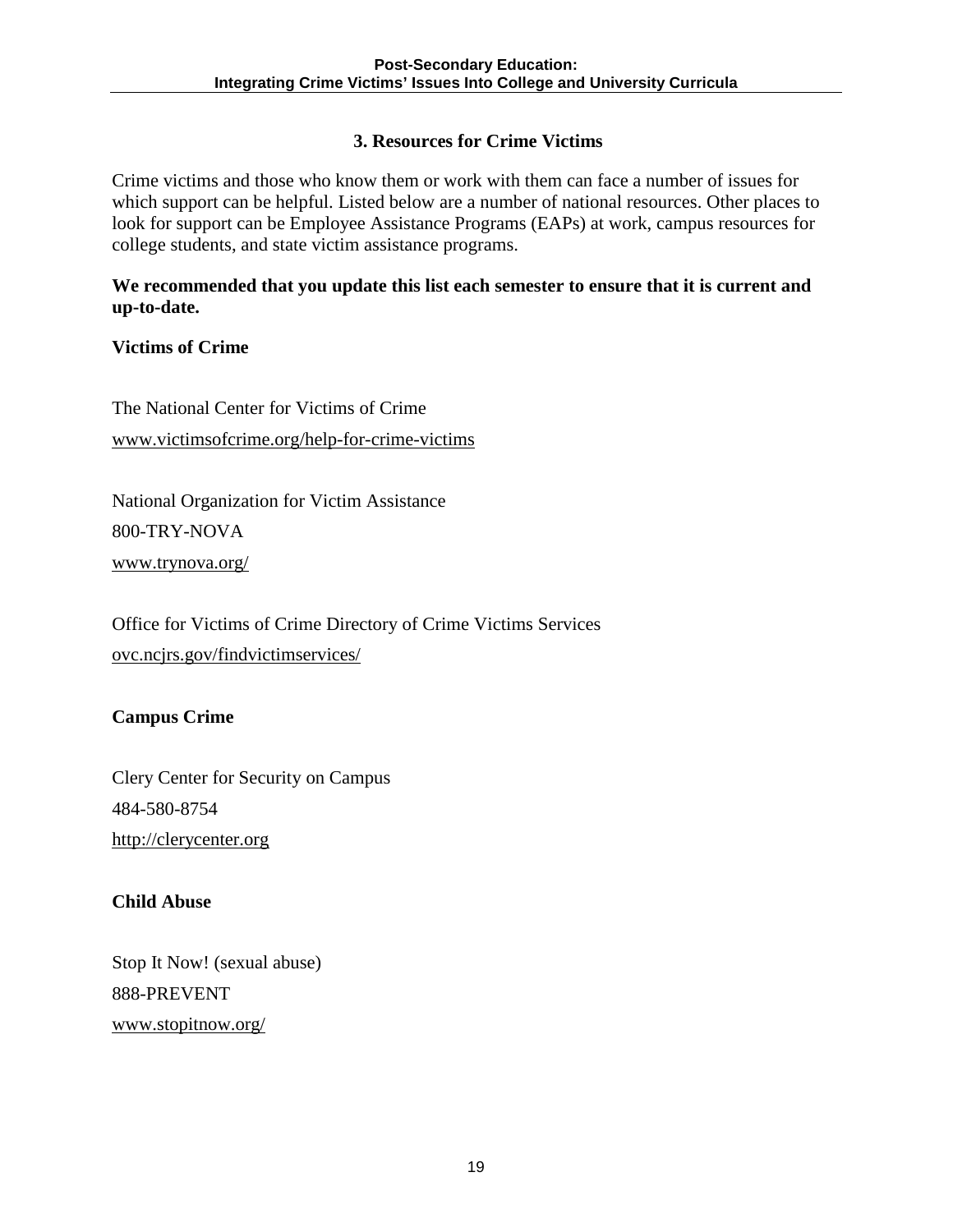## **Drunk Driving**

MADD Victim/Survivor Helpline 877-MADD-HELP (623-3435) *During work hours, callers should ask to speak to the victim specialist* [www.madd.org/victim-services/](http://www.madd.org/victim-services/) 

#### **Elder Abuse**

National Center on Elder Abuse 800-677-1116 (M-F, 9 a.m. – 8 p.m.) [www.ncea.aoa.gov](http://www.ncea.aoa.gov/)

#### **Homicide**

National Organization of Parents Of Murdered Children 888-818-POMC [www.pomc.com/](http://www.pomc.com/)

#### **Identity Theft**

Federal Trade Commission's Identity Theft Hotline 877-ID-THEFT (438-4338) [www.consumer.ftc.gov/features/feature-0014-identity-theft](http://www.consumer.ftc.gov/features/feature-0014-identity-theft)

Identity Theft Resource Center Victim Assistance Center 888-400-5530 [www.idtheftcenter.org/v\\_resources/v\\_intro.shtml](http://www.idtheftcenter.org/v_resources/v_intro.shtml)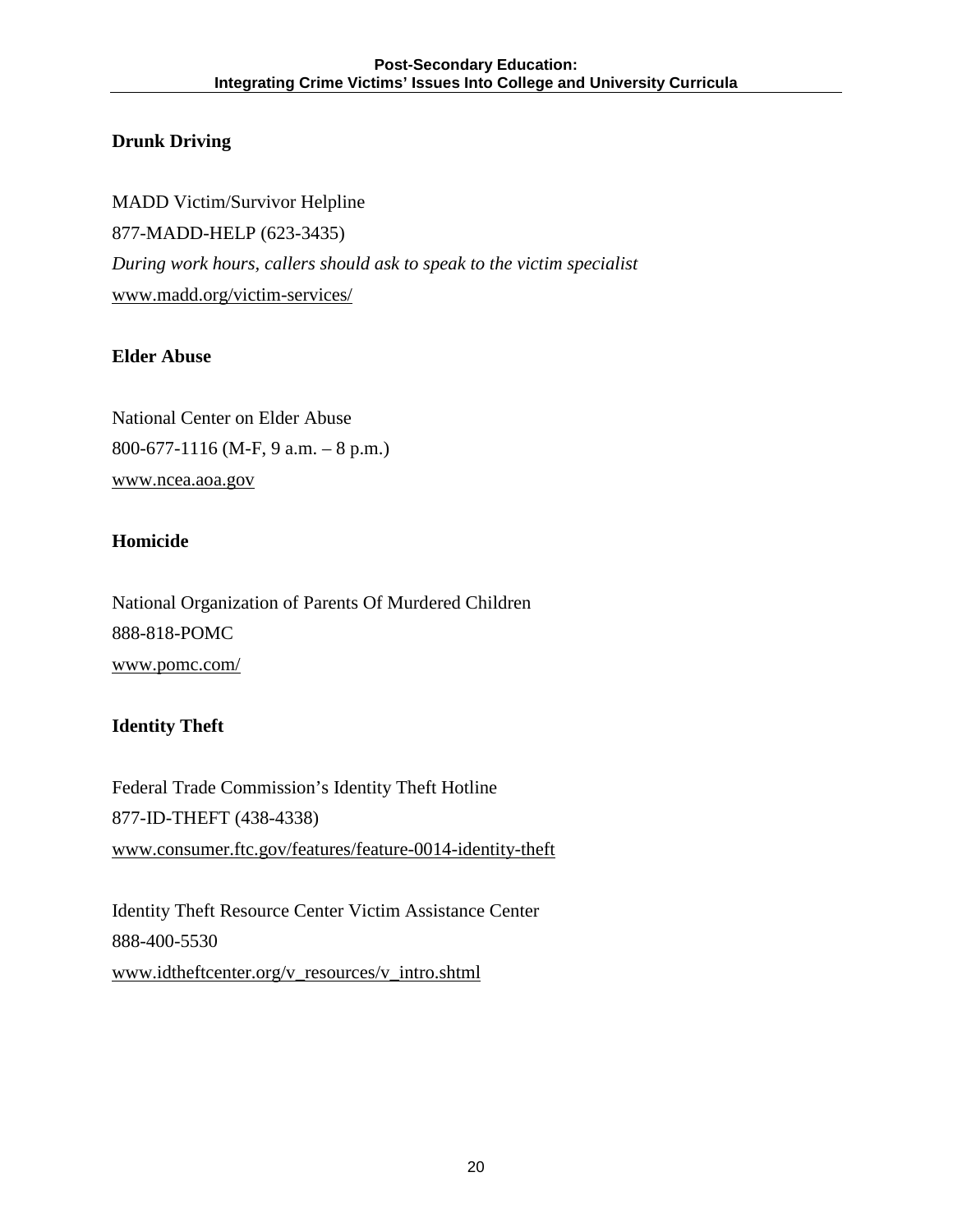## **Intimate Partner Violence and Family Violence**

National Domestic Violence Hotline 800-799-SAFE (7233) [www.ndvh.org/](http://www.ndvh.org/)

## **Sexual Violence**

RAINN National Sexual Assault Hotline 800-656-HOPE (4673) <http://online.rainn.org/>(online hotline)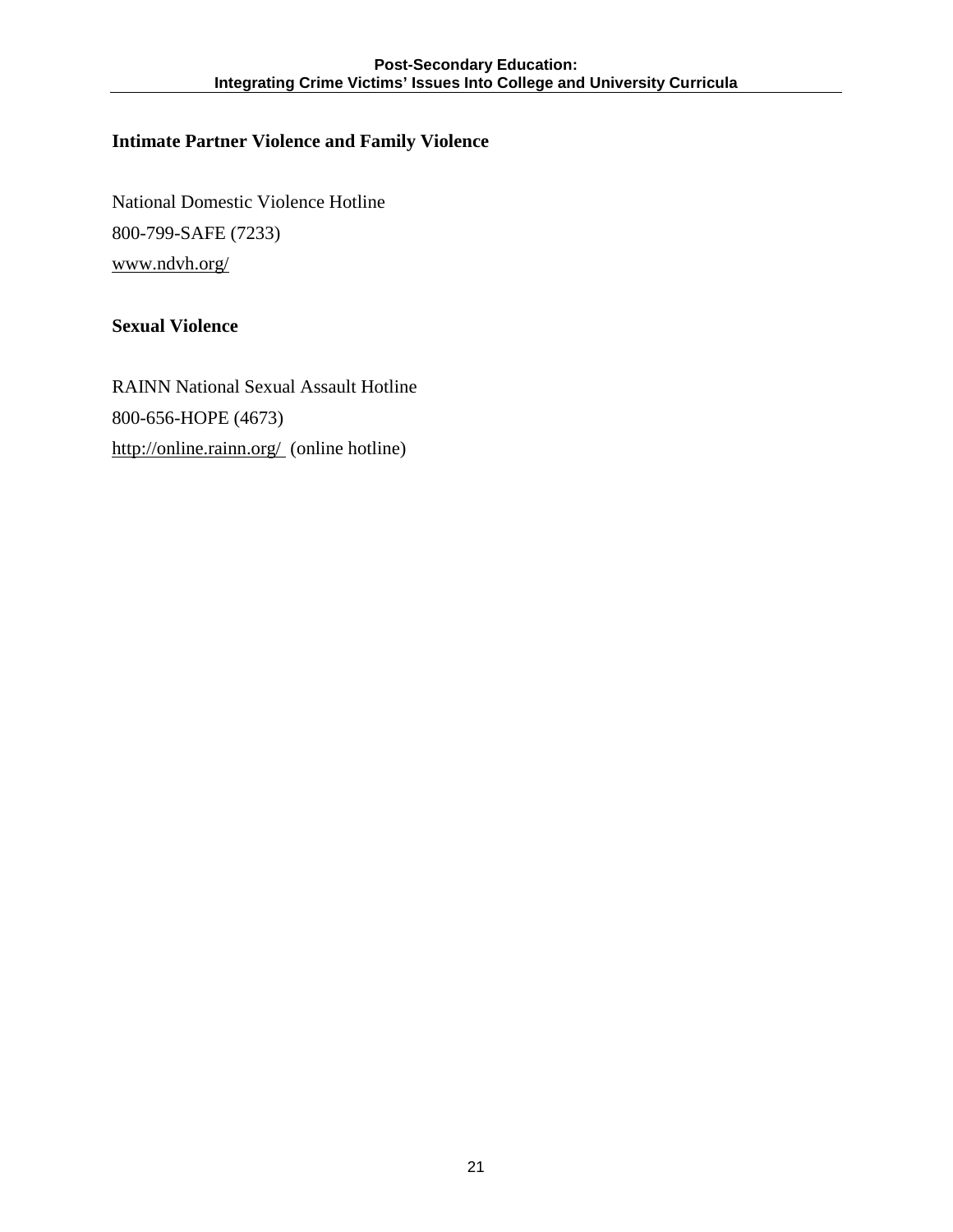## **4. Faculty Self-Assessment**

The questions below serve as a self-assessment for faculty as they prepare to teach course content regarding victims of crime. Please answer the questions honestly, self- score yourself, and review the provided faculty guidelines and supplemental materials if necessary.

1. If a student discloses to you that they were recently the victim of an assault, the best response is:

- a. That's terrible. I feel so sorry for you.
- b. Of my gosh! Were you drinking?
- c. I know how you feel, but it will get better.
- d. I'm sorry that happened to you.
- 2. The best policy to deal with student disclosures of victimization in class is:
- a. Announce the first day of class that no sharing of personal experiences with victimization are allowed in the course.
- b. Encourage students who are victims to share in class if they want.
- c. Have a designated personal stories day, with optional participation.
- d. Include a statement in the syllabus that does not encourage sharing, and refers students to support resources.
- 3. If a student discloses a victimization in class, the best approach is to:
- a. Ignore it and call on someone else.
- b. Express your sympathies and quickly move on.
- c. Express your interest and ask for them to talk about it in more detail.
- d. Thank them for sharing.

4. A student tells you that they were recently the victim of a sexual assault and that is has been very difficult for them to get up and come to class and to focus on school work. What should you do?

- a. Encourage them to set a sleep schedule and stick to it.
- b. Send them to the academic skills center for help with study skills.
- c. Call the police and report the sexual assault.
- d. Give them a rape crisis hotline and discuss any options for accommodations for your class.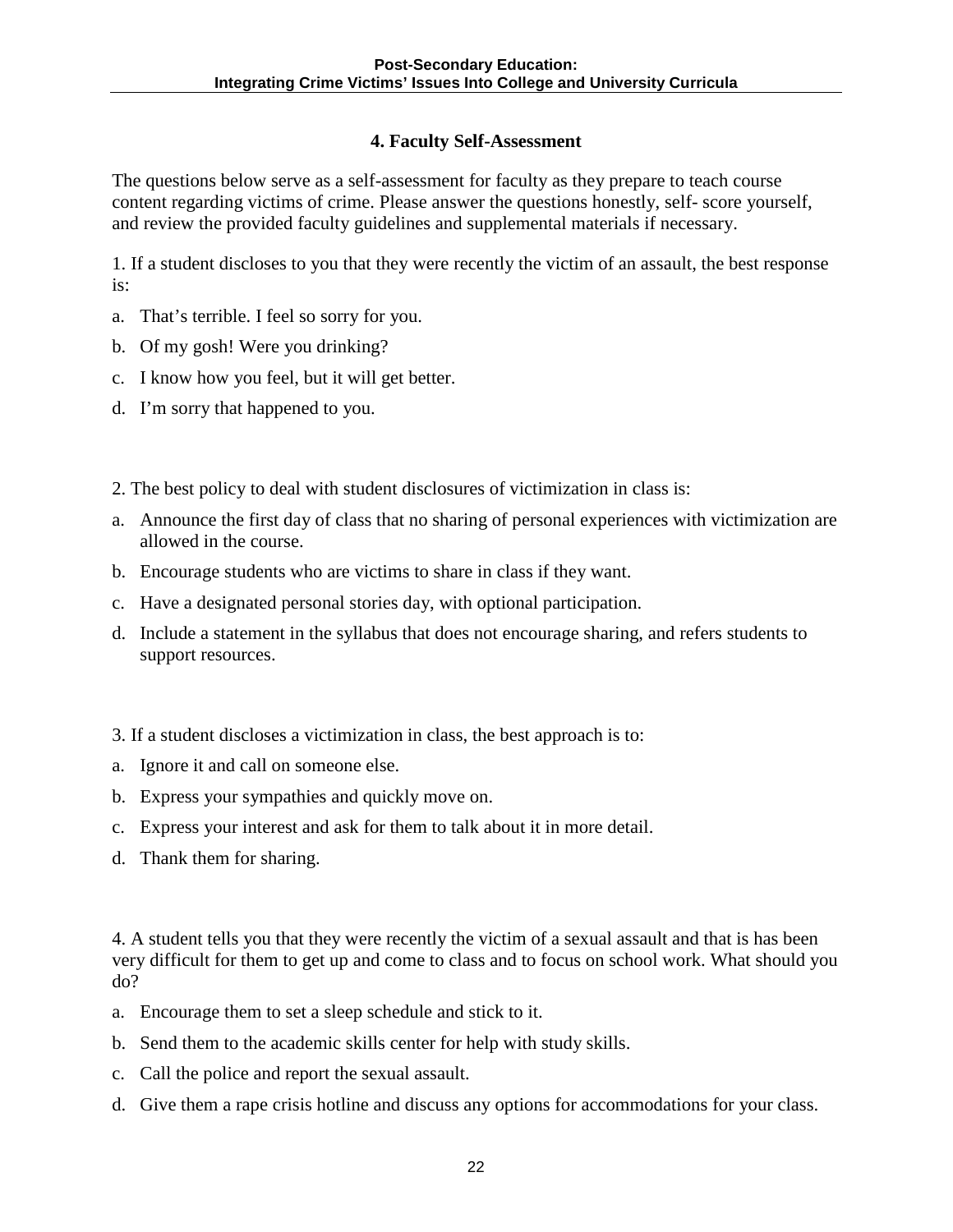- 5. Victim related resources can be shared:
- a. In the syllabus
- b. On a course Web page
- c. On a faculty Web page
- d. All of the above

#### 6. The appropriate time to announce guidelines about sharing personal stories in class is:

- a. On the first day of class
- b. Immediately after a student discloses a victimization
- c. To start each class
- d. Only on days when you think the material might elicit disclosures from students

7. A student discloses to you that they were recently a victim of an assault, what are the first three things you might say?

| $1.$ $\overline{\phantom{a}}$                                                                                                                                        |
|----------------------------------------------------------------------------------------------------------------------------------------------------------------------|
| ,我们也不能在这里的时候,我们也不能在这里的时候,我们也不能会在这里的时候,我们也不能会在这里的时候,我们也不能会在这里的时候,我们也不能会在这里的时候,我们也不<br>2.                                                                              |
| $\frac{3}{2}$                                                                                                                                                        |
| ,我们也不会有什么。""我们的人,我们也不会有什么?""我们的人,我们也不会有什么?""我们的人,我们也不会有什么?""我们的人,我们也不会有什么?""我们的人<br>8. What are the top three resources for referral you might provide that student? |
| $2.$ $\overline{\phantom{a}}$                                                                                                                                        |
|                                                                                                                                                                      |